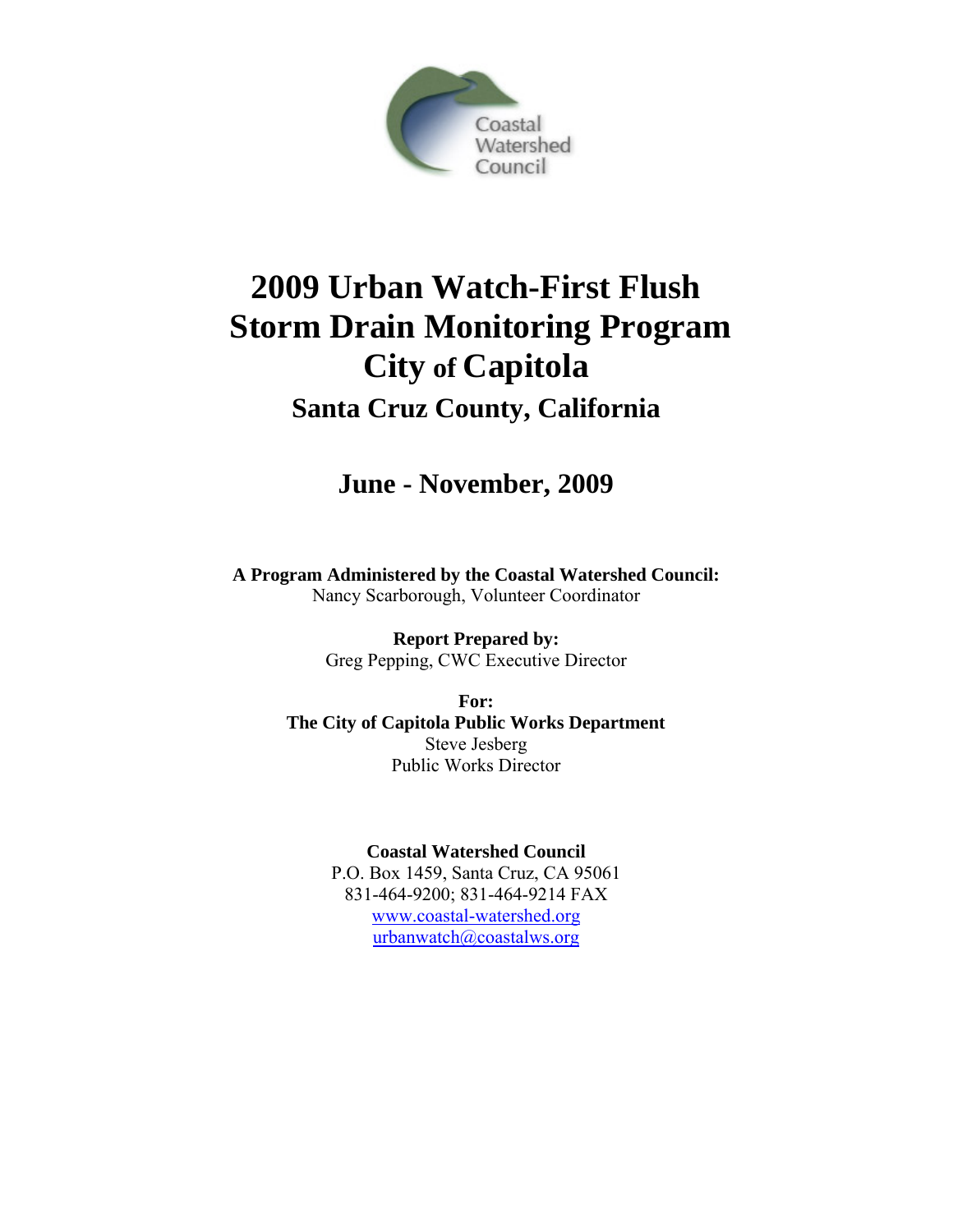## **Capitola Urban Watch Monitoring Program**

## **PROGRAM OVERVIEW**

The Capitola Urban Watch & First Flush monitoring programs were conducted by the Coastal Watershed Council (CWC) for the City of Capitola as part of their NPDES Phase II Storm Water Management Program. The Capitola Urban Watch Program began in 2000, and was repeated in 2002, 2004, 2005, 2006, 2007, 2008 and 2009. The Urban Watch Program started regionally in 1997 as a joint effort between CWC, the City of Monterey, and the Monterey Bay National Marine Sanctuary. While the monitoring stations are often the same for both the Urban Watch and First Flush programs, in 2009 there were a few differences in station selection.

The goals of the Urban Watch-First Flush Program are twofold: First, to serve as a tool for education and outreach to the community regarding the impacts that citizens have on local water quality through urban run-off; and secondly, to collect important water quality data to support environmental management decisions at the local and state levels. These goals are achieved through the participation of trained volunteers who monitor storm drain discharges at selected outflows throughout the program area.

Begun in 2000, the First Flush program involves water quality monitoring at area storm drains at the start of the first significant precipitation event of the hydrologic year. This rain event washes the streets and surrounding areas, flushing the gutters and storm drains of pollutants and debris that has accumulated during the dry season. Teams of volunteers mobilize, often during the middle of the night, which was again the case in 2009, to document field observations, make field measurements and collect samples just as the precipitation begins. These samples are then delivered to a professional lab for analysis of trace metals, nutrients and pathogen indicators.

In the Capitola Urban Watch program, dry-season monitoring typically occurs weekly from June through approximately mid-October or November, commonly ending with the first significant rain. During each weekly water quality monitoring event, CWC staff lead trained teams of volunteers to take field observations and measurements. In addition, samples are collected on a monthly basis for professional laboratory analysis to measure nutrients and pathogen indicators.

Monitoring stations are generally the same for both the First Flush and the Urban Watch programs. Although the First Flush event will be mentioned in passing throughout this report, complete results and summaries of the 2009 First Flush event are produced by CWC's program partner, the Monterey Bay Sanctuary Citizen Watershed Monitoring Network. Reports from previous First Flush events can be downloaded from their website at

<http://www.mbnms.nos.noaa.gov/monitoringnetwork/events.html>.

This report includes the methods and results of the 2009 Capitola Urban Watch Monitoring Program.

## **PROGRAM DESIGN**

#### *Equipment & Parameters*

The Urban Watch program consisted of volunteer teams collecting field-measured parameters once weekly at seven monitoring stations. The following field measurements and observations were recorded at each site during each weekly monitoring event: presence of trash, smell or sight of sewage, oil sheen and scum, air and water temperature, electrical conductivity, turbidity, color,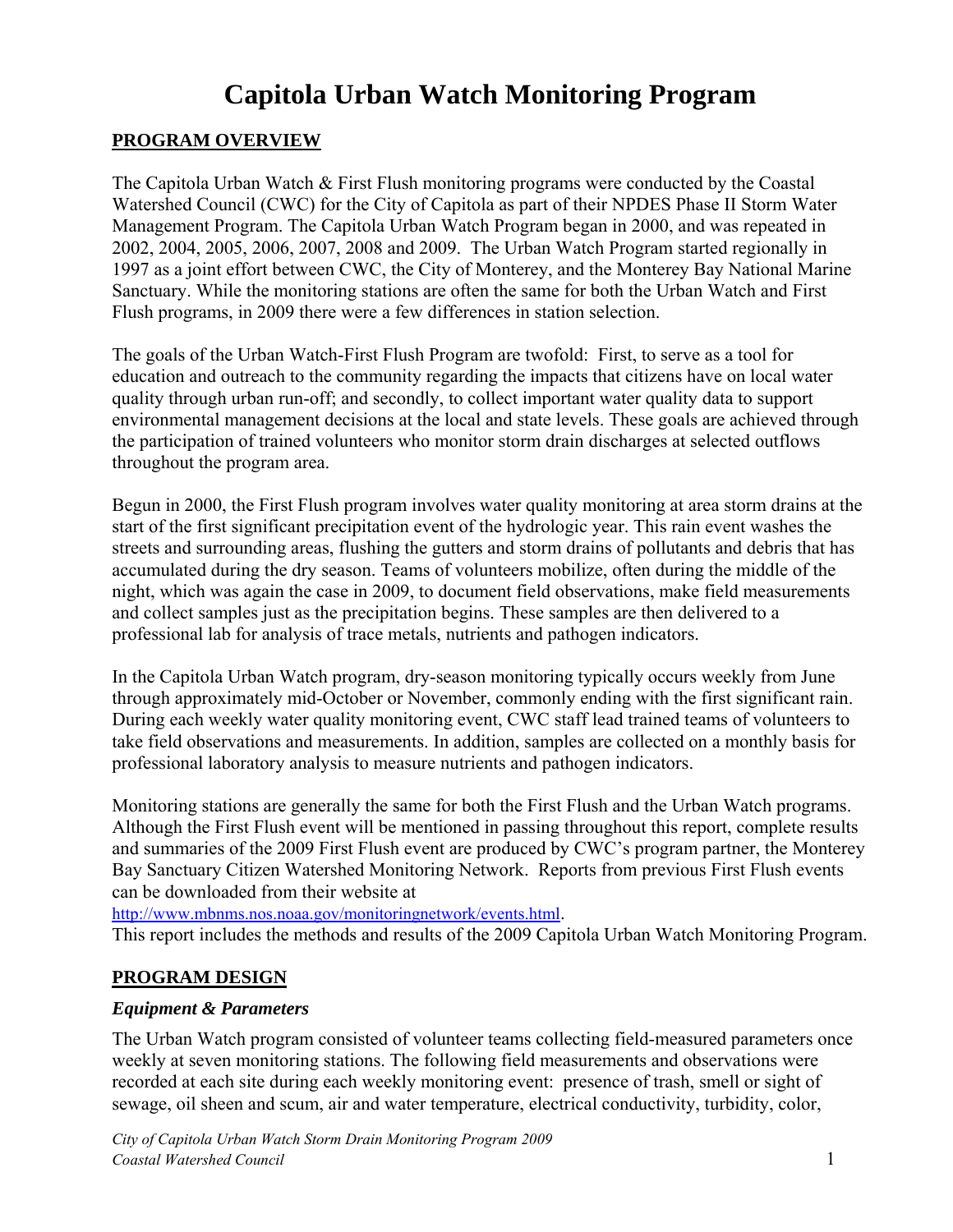detergents, dissolved oxygen and pH. On a monthly basis, samples were collected at each site for laboratory analysis of chlorine, ammonia, nitrate, phosphate, copper and bacterial indicators (total coliform and *E. Coli*). Volunteers also made other notable observations of changes to the environment near the monitoring station, including signs of recent 'pollution' activities or sources, wildlife observations and any other conditions which caught their attention. Table 1 lists additional details about each parameter measured.

| Parameter                   | <b>Possible Sources</b>                                                                                                                         | <b>Associated Problems</b>                                                                                                                          | Method/Accuracy                                                                                                               |
|-----------------------------|-------------------------------------------------------------------------------------------------------------------------------------------------|-----------------------------------------------------------------------------------------------------------------------------------------------------|-------------------------------------------------------------------------------------------------------------------------------|
| Temperature:<br>Air & Water | Illegal discharges                                                                                                                              | Affects rates of chemical and<br>biochemical reactions in                                                                                           | Method - Digital thermometer                                                                                                  |
|                             |                                                                                                                                                 | water; may adversely affect                                                                                                                         | Accuracy $\pm$ 1% full scale                                                                                                  |
|                             |                                                                                                                                                 | fish                                                                                                                                                | Or Bulb Thermometer (Spirit)                                                                                                  |
|                             |                                                                                                                                                 |                                                                                                                                                     | $-5$ to $55^{\circ}$ C                                                                                                        |
| pH                          | Aerosols and dust in air,<br>mineral substances, sewer<br>overflows, animal wastes,<br>pesticides & fertilizers,<br>photosynthesis, respiration | Affects chemical and<br>biochemical reactions in<br>water. May interfere with fish<br>and other aquatic life                                        | Method - MacHerey-Nagel pH-Fix<br>4.5-10.0 color-fixed indicator strips<br>Accuracy $\pm$ 0.25 units<br>Min detection: 4.5    |
| Detergent                   | Illegal or unintended                                                                                                                           | Can be toxic to many aquatic                                                                                                                        | Method – solvent extraction/                                                                                                  |
| surfactants                 | discharges, car washing,                                                                                                                        | insects, plants, and fish; can                                                                                                                      | bromphenal blue indicator                                                                                                     |
|                             | cleaning of screens and<br>grills, leaking sanitary                                                                                             | indirectly lower dissolved<br>oxygen available to aquatic life                                                                                      | Accuracy $\pm$ 0.1 ppm                                                                                                        |
|                             | sewers                                                                                                                                          |                                                                                                                                                     | Min detection: >0.1 ppm                                                                                                       |
| Copper                      | Illegal discharges into the                                                                                                                     | Concentrations over 0.025                                                                                                                           | Method –                                                                                                                      |
|                             | storm drain system; also can<br>occur naturally in surface<br>waters.                                                                           | parts per million are toxic to<br>most freshwater fish.                                                                                             | EPA 200.8 Inductively Coupled<br>Plasma-Mass Spectrometer                                                                     |
|                             |                                                                                                                                                 |                                                                                                                                                     | PQL (practical quantitation limit: 2)<br>$\mu$ g/L (ppb)                                                                      |
| Chlorine                    | Illegal or unintended<br>connection or draining of a<br>swimming pool to a storm<br>drain; potable water line<br>leaks                          | Toxic to aquatic life, can<br>create a "sterile" environment.                                                                                       | Method - DPD Octa-Slide<br>Comparator against color standard.<br>Accuracy ± 10%<br>Min detection: >0.2 ppm                    |
| Ammonia                     | Excreted by animals and<br>from decomposition of plant<br>and animal waste; fertilizers,<br>household cleaners                                  | May contribute to increased<br>growth of undesirable algae<br>and plant life                                                                        | Method-EPA 350.3<br>Min detection level: 0.03 ppm                                                                             |
| Nitrate                     | Discharge from treated<br>wastewater and sewer<br>overflows, livestock<br>operations, urban or<br>agricultural fertilizer runoff                | Can lead to excessive algal<br>growth, lowering of dissolved<br>oxygen levels and<br>eutrophication                                                 | Method - EPA 300, ion<br>chromatography<br>Min detection level: 0.02 ppm                                                      |
| Dissolved<br>Oxygen         | Low levels can be caused by<br>excess plant decay, poor<br>water circulation. Associated<br>with warm water<br>temperatures.                    | Chronically low oxygen affects<br>biological community<br>composition. Low levels of DO<br>cause stress to a number of<br>organisms and fish kills. | YSI 556 multi-meter or LaMotte azide<br>modification of the Winkler method -<br>direct reading titration - range: 0-10<br>ppm |
| Orthophosphate              | Illegal or unintended<br>discharges, car washing,<br>cleaning of screens and                                                                    | Can be toxic to many aquatic<br>insects, plants, and fish; can<br>lower dissolved oxygen                                                            | Method - EPA 300, ion<br>chromatography<br>Min detection level: 0.02 ppm                                                      |

**Table 1. Water Quality Parameters for the Urban Watch Monitoring Program**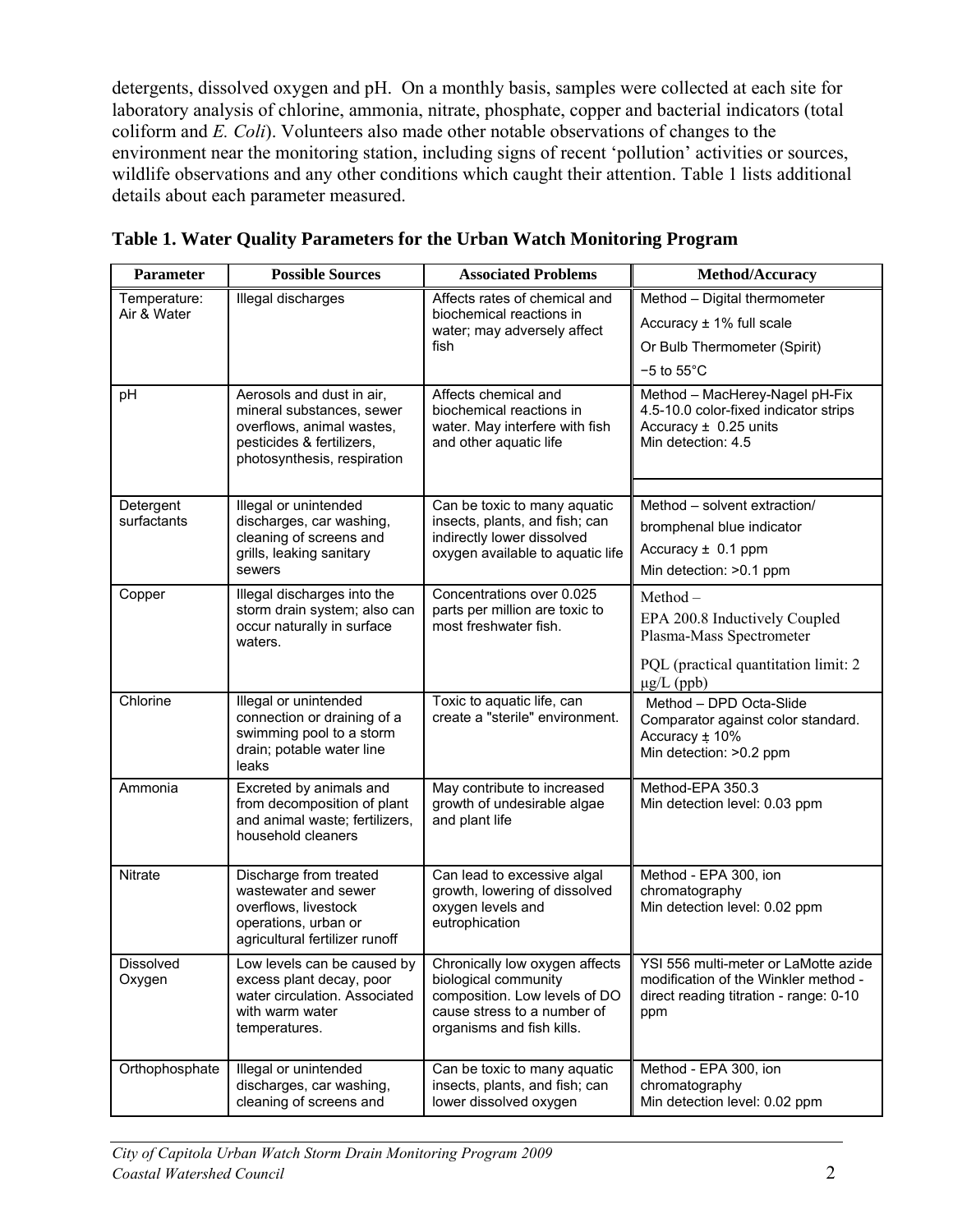|                            | grills, leaking sanitary<br>sewers, fertilizers.                                                                                                              | available to aquatic life                                                                                                                                                                                 |                                                                                                            |
|----------------------------|---------------------------------------------------------------------------------------------------------------------------------------------------------------|-----------------------------------------------------------------------------------------------------------------------------------------------------------------------------------------------------------|------------------------------------------------------------------------------------------------------------|
| Electrical<br>Conductivity | Discharges high in salts and<br>minerals or metals, water<br>moving through local<br>geology.                                                                 | Possible agricultural, industrial<br>or municipal wastewater<br>runoff.                                                                                                                                   | Method - Electrode probe module.<br>Accuracy $± 1\%$<br>Min detection: 10 mS or 10 µS                      |
| <b>Parameter</b>           | Possible Sources                                                                                                                                              | <b>Associated Problems</b>                                                                                                                                                                                | Method/Accuracy                                                                                            |
| E. coli bacteria           | Illegal connections to storm<br>drain systems, poorly<br>functioning septic systems,<br>wildlife                                                              | Detrimental to human health<br>and marine organisms.                                                                                                                                                      | <b>IDEXX</b><br>Standard Method <sup>1</sup> 9223 b<br>Duplicates within 95% confidence<br>limits          |
| <b>Total coliform</b>      | An indicator bacteria that<br>may mean contamination<br>from live-stock, faulty septic<br>system, sewer line failure;<br>wildlife; decaying organic<br>matter | High levels of total coliform<br>must be interpreted to check<br>for fecal coliform presence.<br>Individuals exposed to waters<br>with high total coliform may<br>have greater chance of getting<br>sick. | Multiple tube dilution method<br>produces most probable number of<br>organisms out of 100 ml sample.       |
| Turbidity                  | Microorganisms, sediment,<br>erosion, other particulates.                                                                                                     | Interferes with fish and other<br>aquatic life.                                                                                                                                                           | Method - Visual<br>Octa-Slide Viewer Compare to a 5<br>step "Low/Med/High" turbidity<br>standard slide bar |
| Color                      | Dyes or chemicals                                                                                                                                             | Interferes with aquatic Insects                                                                                                                                                                           | Method - Visual<br>Borger Color System                                                                     |
| Odor                       | Illegal discharges or product<br>of decomposition; "clean"<br>drainage water should have<br>no distinctive odor                                               | Can indicate presence of<br>contaminants.                                                                                                                                                                 | Method - Scent                                                                                             |
| Oil sheen                  | Hydrocarbons such as oil,<br>gasoline, and grease;<br>leaking underground<br>petroleum storage tanks                                                          | Toxic to aquatic organisms.                                                                                                                                                                               | Method - Visual                                                                                            |
| Trash, sewage,<br>scum     | Illegal discharges or illegal<br>dumping                                                                                                                      | Interferes with fish and other<br>aquatic life.                                                                                                                                                           | Method - Visual                                                                                            |
|                            |                                                                                                                                                               | Units: ppm – parts per million; mg/L – milli grams per liter; mS – milli Siemens; mS – micro Siemens                                                                                                      |                                                                                                            |

CWC provides and maintains a field monitoring kit for all field-measured parameters recorded by volunteer teams. The kit is manufactured by LaMotte Co. (SSDK 7446) and was designed in collaboration with the City of Ft. Worth, TX. It was developed according to National Pollutant Discharge Elimination System (NPDES) Phase I dry weather monitoring requirements and is designed to detect illegal storm drain connections and discharges. To this pre-assembled kit, CWC has added equipment such as thermometers, Oakton "ECTester" conductivity meters, and pH strips for ease of use by volunteer teams. In 2009 CWC continued the use of a device added during the 2008 Urban Watch monitoring, a YSI 556 multi-meter, which measures temperature, pH, conductivity, salinity, TDS and dissolved oxygen (both total DO and % saturation).

## *Monitoring Locations*

CWC and a representative of the City of Capitola chose three storm drain sampling sites based on drainage basin characteristics and safe access for volunteers and four stream sites chosen to represent the upper, mid and lower reaches of Soquel Creek within the boundaries of the City of Capitola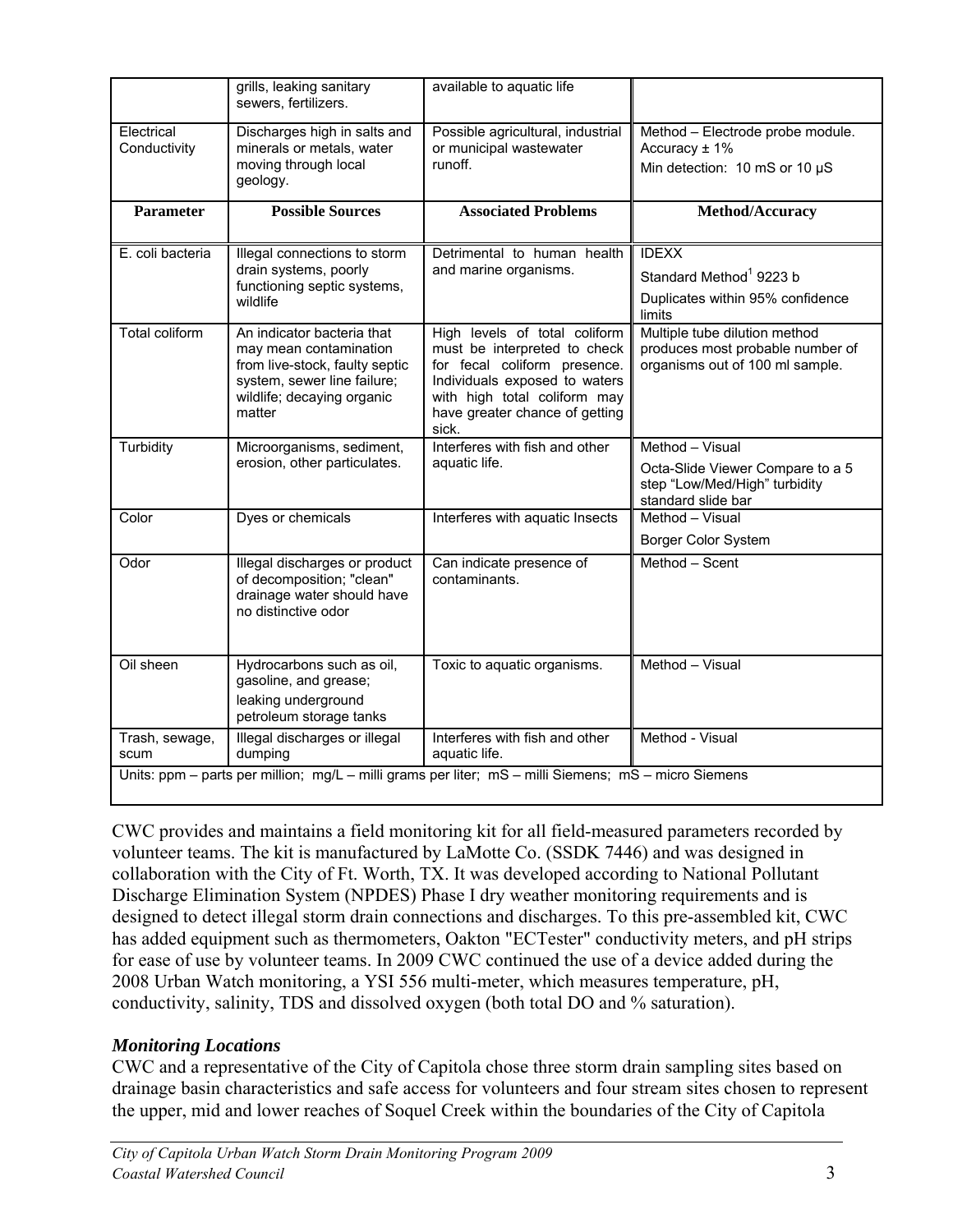(Figure 1 and Table 2). For 2009, a site was added to monitor the outlet of the constructed treatment wetlands near the lagoon. The monitoring sites established for this program are referred to as: (1) Creekside Storm Drain, east bank drain behind Creekside plaza parking lot; (2) Monterey Avenue, (Noble Gulch), storm drain from open channel along Monterey Avenue, to the north of the park; (3) Pier, storm drain directly under the Capitola Pier and (4) Soquel Creek Lagoon Outlet, at lower end of lagoon; (5) Wetland outlet, where the wetland discharges back into Soquel Creek; (6) Soquel Creek at Creekside (Upper), midstream sampling just upstream of creekside storm drain; and (7) Soquel Creek-Mid, just upstream from the Capitola Center stormdrain, east bank behind Nob Hill/Longs parking lot.

During the 2008 season two sites, Stockton Bridge (CSD-04) and Monterey Avenue (CSD-08) became inaccessible for monitoring due to construction projects. The Stockton Bridge site had closed access beginning in early September for the purpose of installing a constructed wetland that will incorporate the storm drain runoff. This will, hopefully, improve the quality of the water flowing into the creek at that site. Construction of a new main storm drain began at Monterey Avenue (Noble Gulch) in mid-July. Monitors continued to visit the site for visual inspection and on two occasions (8/6 and 9/4) were able to obtain water samples when afforded access by construction crews. Construction was completed later in the season and the Monterey Avenue site was included in the First Flush monitoring in October.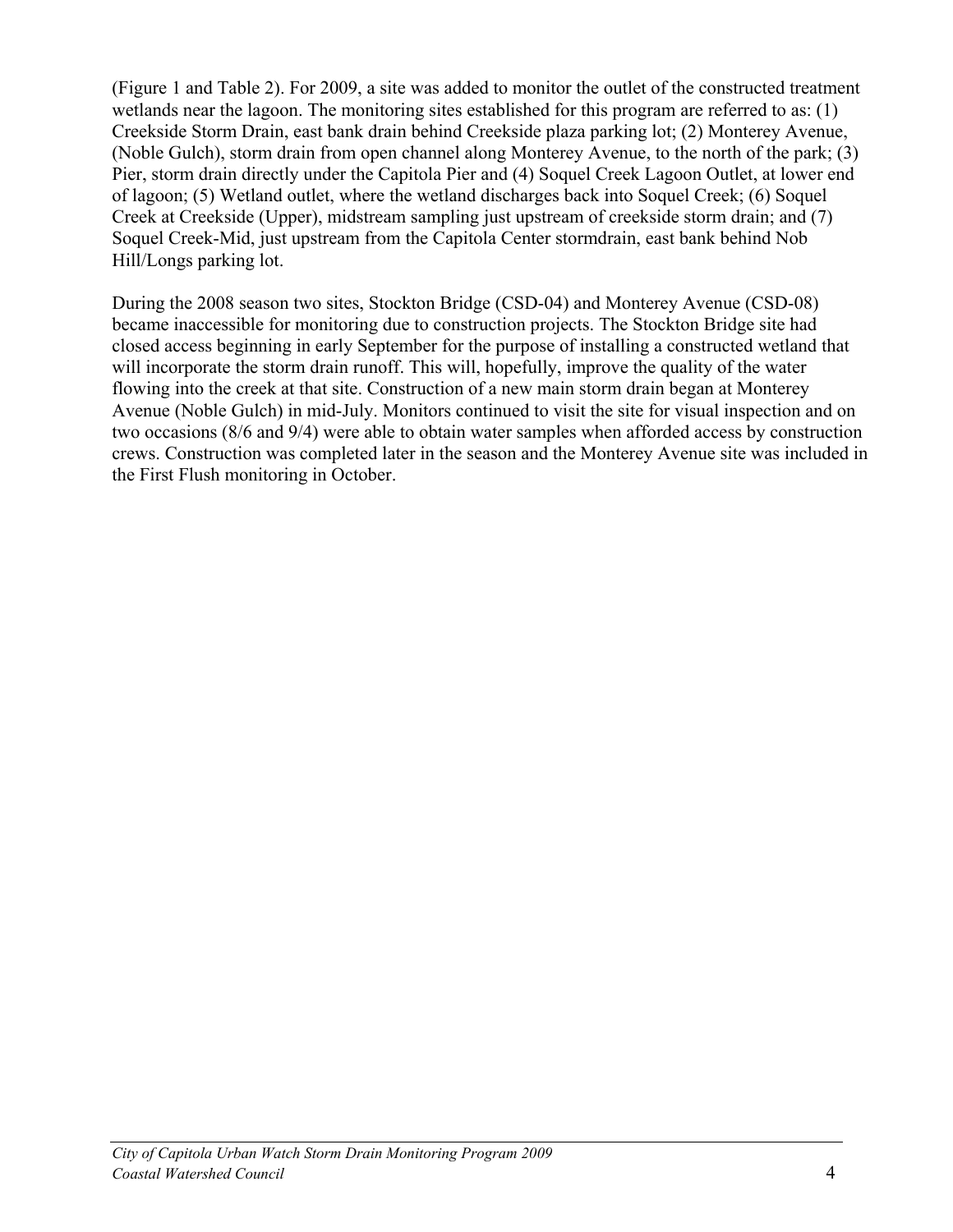**Figure 1. 2009 Capitola Urban Watch Storm Drain and Stream Locations**



Red flags indicate storm drain sites. Yellow flags indicate stream sites.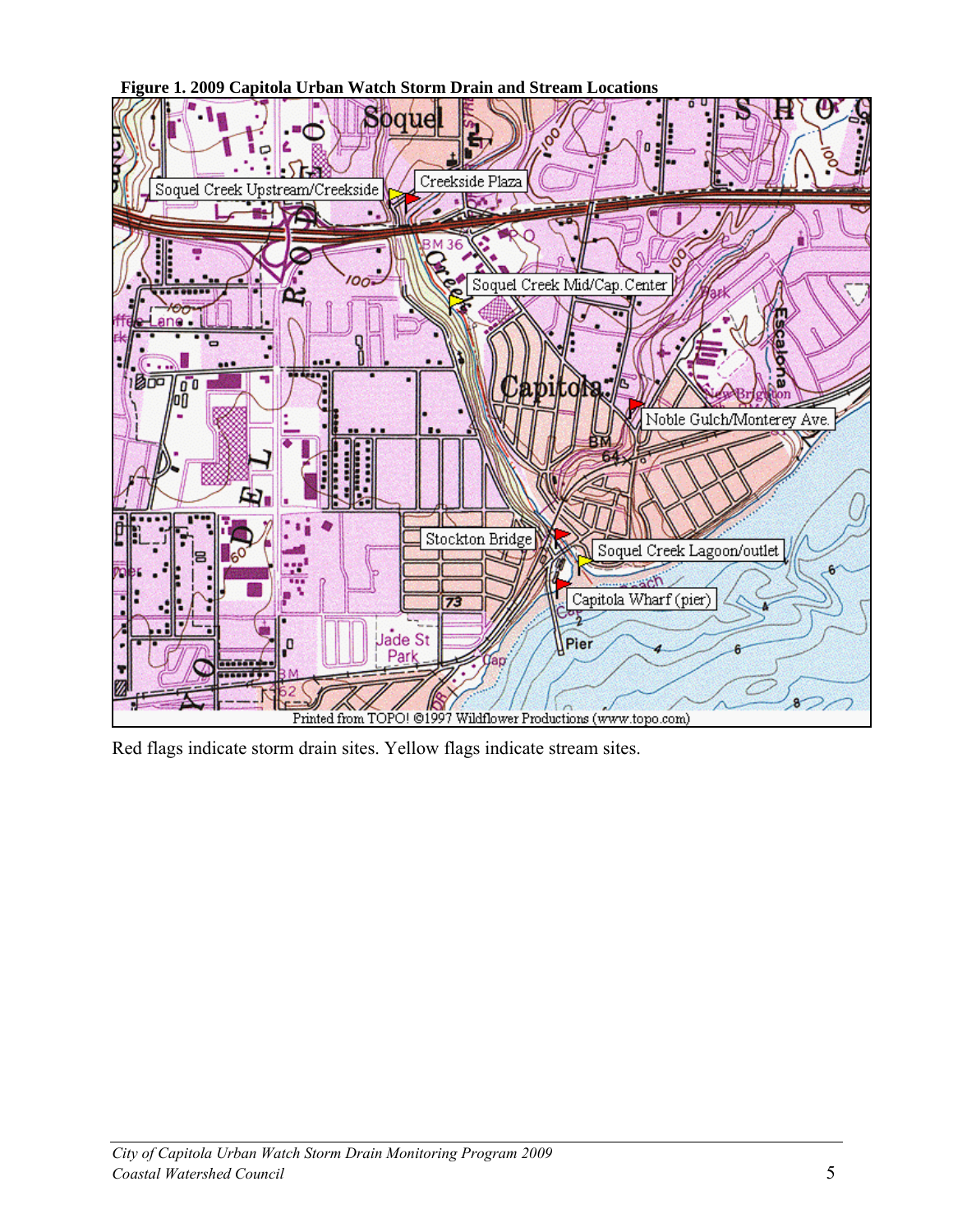| TABLE 2. Monitoring stations for the 2009 Urban Watch Program |
|---------------------------------------------------------------|
|---------------------------------------------------------------|

| <b>Station Name</b>               | <b>Station ID</b> | <b>Land use</b><br>(Approximate)             | <b>Drainage Type (Collection</b><br>point)                                                                                                | <b>Discharges</b><br>to: |
|-----------------------------------|-------------------|----------------------------------------------|-------------------------------------------------------------------------------------------------------------------------------------------|--------------------------|
| "Creekside" Storm<br>Drain (SD)   | $CSD-06$          | 95% residential<br>5% Open Space             | Corrugated concrete pipe                                                                                                                  | Creek                    |
| Creekside Upper<br>(Soquel Creek) | SOQUE-26          | Receiving water-<br>mixed land uses          | mid-stream collection point                                                                                                               | Creek                    |
| Soquel Creek @<br>Lagoon Outlet   | SOQUE-22          | Receiving water $-$<br>mixed land uses       | concrete and metal weir w/sluice<br><b>box</b>                                                                                            | Ocean                    |
| Monterey Avenue<br>(Noble Gulch)  | $CSD-08$          | 90% residential<br>10% Open Space            | Surface drainage-samples<br>collected at the entrance to a 65"<br>corrugated metal culvert with $\frac{1}{2}$ "<br>asphalt lining         | Creek                    |
| Pier SD                           | $CSD-09$          | 100% residential                             | 18" corrugated metal culvert in<br>concrete casing (metal 'flap' gate)                                                                    | Ocean                    |
| Soquel Creek @<br>Nob Hill (Mid)  | SOQUE-28          | Receiving water-<br>mixed land uses          | mid-stream collection point                                                                                                               | Creek                    |
| <b>Wetland Outlet</b>             | SOQUE-27          | Wetland and some<br>mixed land use<br>runoff | PVC pipe from wetland to above<br>creek                                                                                                   | Creek                    |
| Creek, except Pier.               |                   |                                              | Drainage area and land use information supplied by the County of Santa Cruz Public Works Department, 2006. All drains discharge to Soquel |                          |

## *Day of Week/Time of Day*

A total of 19 volunteer dry weather monitoring events occurred, with a distribution over days of the week. The monitoring times during the day varied, but were most frequently during the morning hours due to laboratory arrangements and the availability of staff and volunteer teams.

## **VOLUNTEER TRAINING**

## *Volunteer preparation*

All Urban Watch and First Flush Program volunteers attended one three-hour classroom training and received a minimum of two hours in-field training. Volunteer training sessions followed an established curriculum that CWC regularly uses for training individuals for water quality monitoring. Topics included watershed basics, explanation of parameters to be monitored, monitoring protocols to be used, in-field and chemical safety, background information such as potential sources and negative effects of pollution, and the importance of following safety procedures, including a briefing on safe public encounters.

CWC staff (Nancy Scarborough and Debie Chirco-Macdonald) provided the classroom and field training for the Urban Watch Program, and were assisted by Monterey Bay National Marine Sanctuary staff for the First Flush training. In each instance volunteers were presented with program materials which included: detailed station locations and maps, explanations of monitoring equipment and materials, procedural instructions and test protocols and background information on the subject of urban pollutants. Volunteers demonstrated an understanding of monitoring concepts clean sample collection procedures, test protocols, use of kits and equipment in the field, and safety procedures.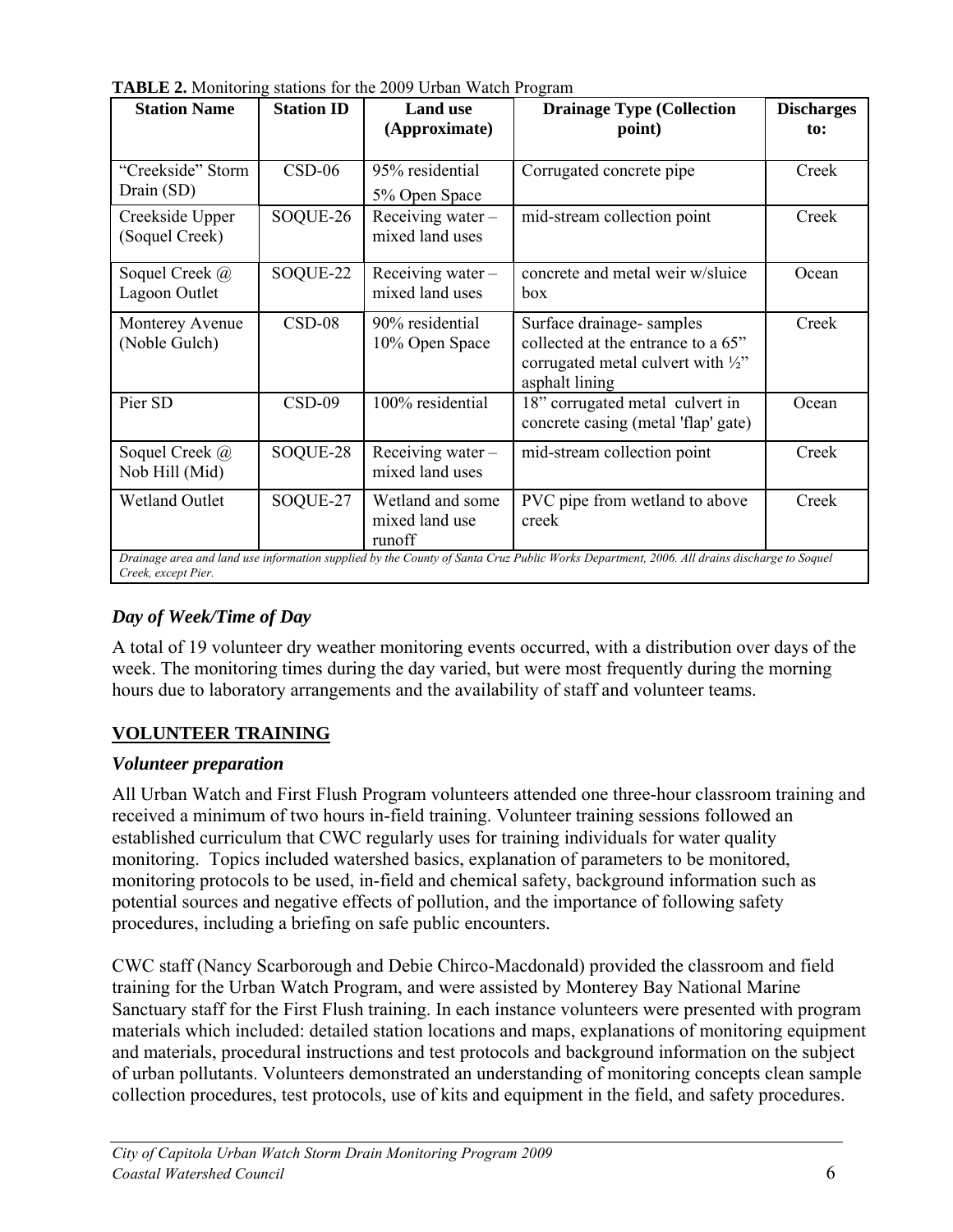Upon successfully completing the Urban Watch training sessions, volunteers were grouped into teams for monitoring over the duration of the program. A CWC staff person accompanied Urban Watch volunteer teams into the field to each station visit on every monitoring event. Volunteers conducted the monitoring at all stations from June 4 until November 23, 2009.

A total of 19 volunteers and three CWC interns were trained and assigned at least one week per month to monitor during the 2009 program. Field observations and sample collection was completed by each team during their assigned week. Randomized sample collection was achieved by incorporating a flexible monitoring schedule with volunteers, with the day of week and time of day left up to the monitoring team based on volunteers' availability. Volunteers were required to sample during daylight hours, and did so both on weekdays and weekends. A "monitoring event" for a team consisted of the team visiting each monitoring station once within a seven-day period (Monday-Sunday). One data sheet was completed at each station for each of the visits to record site observations (air temperature and trash) whether or not there was flow detected from the storm drain outfall on that occasion.

## **QUALITY ASSURANCE/QUALITY CONTROL PROGRAM**

CWC and the Monterey Bay Sanctuary Citizen Watershed Monitoring Network (the Network) jointly prepared a Quality Assurance Project Plan (QAPP) for the Monterey Bay Regional Urban Watch-First Flush Program. This document was approved by the Quality Assurance Officer for the Central Coast Regional Water Quality Control Board (CCRWQCB) on October 8, 2004, and will continue to be in effect as long as the program is maintained by CWC and the Network. QAPP and monitoring protocols are available from CWC upon request. The purpose of the QAPP is to outline the technical aspects of the monitoring program relating to the quality of data, as assured by the implementation of the program described in the document. The QAPP includes required training, sampling methods and procedures, analytical methods, equipment maintenance, documentation protocols, and specific quality control requirements. Per the QAPP protocol, calibration and chain of custody documents are stored at the CWC office. Relative Percent Difference analysis for lab duplicates is included as part of this analysis as well.

A sample of the Quality Assurance/Quality Control (QA/QC) topics included in the QAPP are:

Training (staff and volunteers)

- Monitoring concepts, parameter information
- Sampling methods: Conducting a station visit; Water sample collection; Monitoring equipment & protocols
- Use of standardized data sheets and chain of custody documents
- Safety: chemical, in-field,  $\&$  public interaction

Equipment maintenance & Programmatic QA/QC Procedures (staff)

- Regular inspection of monitoring equipment and program kits
- **Periodic calibration of test equipment**
- Monitoring of reagent stores, chemical expiration dates, and waste management.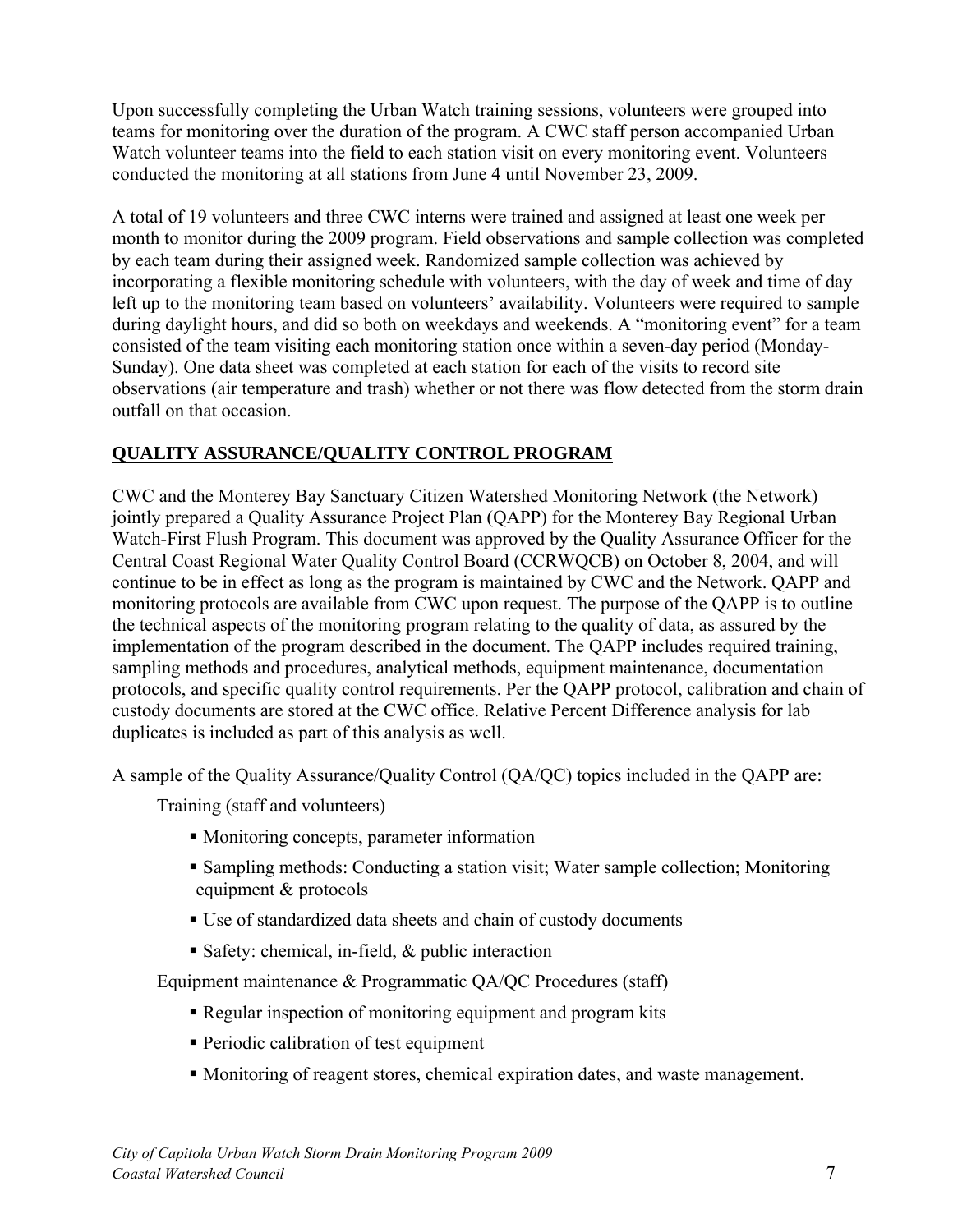- Completion of a Standard Operation Procedure for volunteers to use in the field while monitoring.
- Use of regulated monitoring regime and volunteer schedule
- Continued supervision until the trainer is confident in the volunteers' sampling and analysis skills.

Data Quality Management Procedures (staff)

- Training in CWC's Citizen Water Quality MS Access database
- Use of Instrument ID numbers to track equipment used by teams
- Use of Station ID numbers to track monitoring locations
- Maintaining records of equipment calibration
- Periodic review of data entry (field data sheets and lab reports) to assure consistent data entry.
- Processing and analysis of data for report

## **MONITORING RESULTS**

The parameters listed in the following sections were analyzed using a field kit, or at the Santa Cruz County Department of Environmental Health Services (SCCoDEHS) Water Quality Laboratory or at Monterey Bay Analytical Services (MBAS) professional laboratory. Over the period of June 4 until November 23, 2009, monitoring took place at the 7 designated stations 19 times, for a total of 167 samples of the field-based parameters. Water samples were collected for laboratory analysis approximately once a month during this time at stations with flowing water at the time of the visit, for a total of 19 sampling events, and were taken to the County's lab for bacteria and nutrient analysis and to MBAS lab for analysis of copper.

Absence of flow, site inaccessibility, weather conditions and other factors occasionally prevented teams from recording data for all of the parameters on each station visit. "Frequency of exceedance" is the relationship of the number of times the parameter was found to be above the Water Quality Objective or "attention level", out of the total number of times a measurement or observation for that parameter was collected during the program.

For each parameter with an approved criterion or range, the Water Quality Objective (WQO) is noted along with the origin of each WQO. These criteria originate from accepted sources such as the United States Environmental Protection Agency's (US EPA) Water Quality Criteria, the State Water Resources Control Board's (SWRCB) "California Ocean Plan," and the Central Coast Regional Water Quality Control Board's (CCRWQCB) "Basin Plan." The WQOs apply to the surface waters that the urban runoff discharges flow into - not the urban runoff discharges themselves. The comparisons to WQOs are provided for general information only, and exceedances do not indicate regulatory non-compliance for any specific storm drain discharge.

The Monterey Bay Regional Urban Watch-First Flush Program operates in the CCRWQCB region, and therefore also recognizes CCRWQCB's Central Coast Ambient Monitoring Program (CCAMP) which has set non-regulatory criteria for many parameters, based on region-specific conditions or concerns in the form of "attention levels." As these "attention levels" are non-regulatory in nature,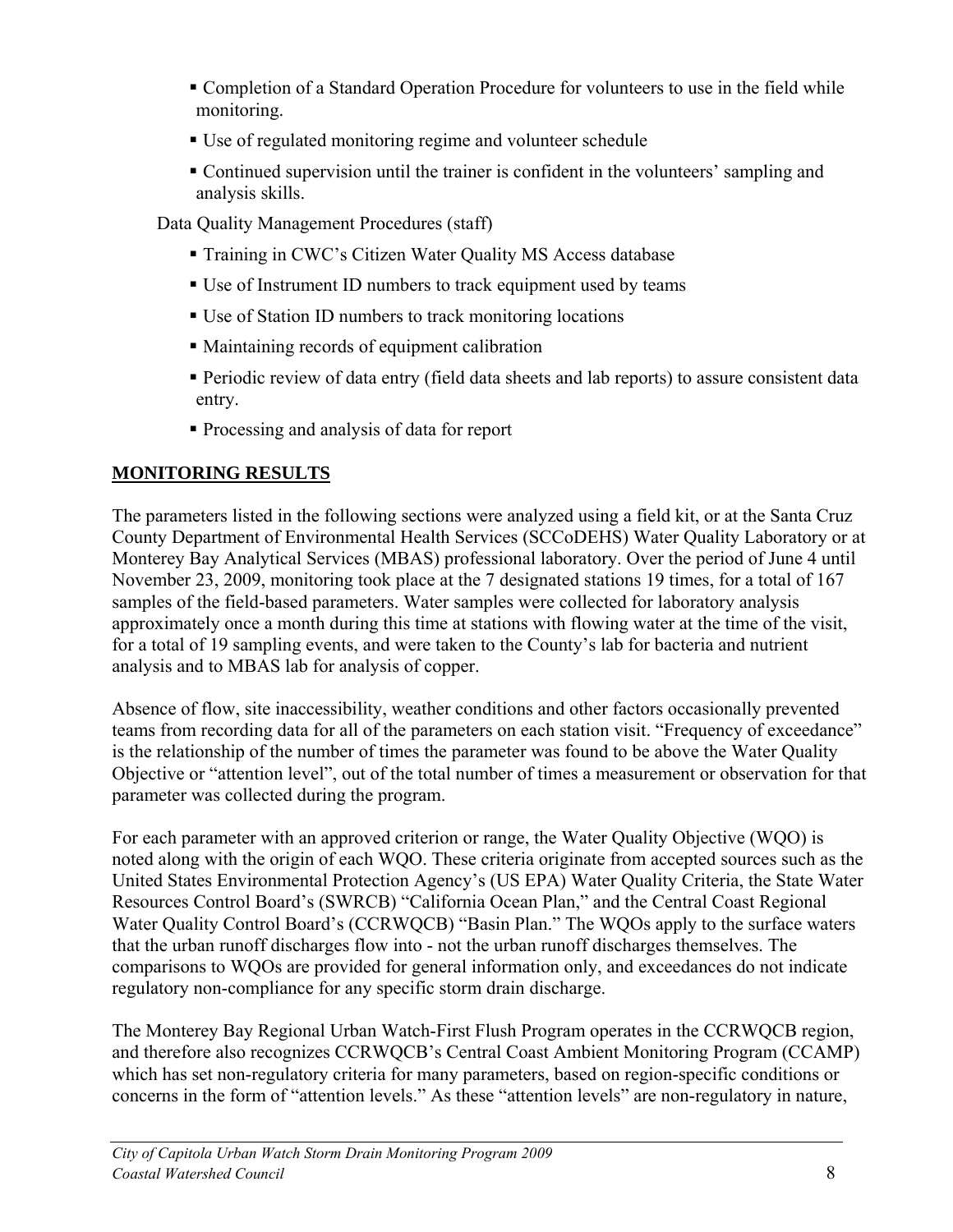they are frequently lower than the regulatory criteria. Detections of pollutants or conditions at the "attention level" are indicators that both human and wildlife health may be compromised, and further investigation may be warranted. CWC refers to both the regulatory and non-regulatory criteria values in this report.

For the purposes of this program, "detection" is any value that is detected by our testing equipment or the lab procedures (i.e., a quantitative result is reported);"exceedance" is any reported value greater than the lowest identified WQO or action level criteria. In the case of parameters without criteria, such as detergent surfactants or chlorine, the minimum detection level of the test kit or tool is considered both a detection and an exceedance, as the presence of either surfactants or chlorine is considered undesirable. Water temperatures above  $22^{\circ}$ C and pH values out of the normal range (7.0-8.5) are also identified as exceedances, indicating unsatisfactory water quality conditions, based on CCRWQCB "Basin Plan" criteria.

See Table 3 for a summary of mean, minimum, and maximum results of detergents and chlorine for each station; Table 4 for a summary of the frequency and percent of exceedances for field-measured quantitative parameters; Table 5 for frequency and percent values of qualitative measurements; Table 7 for lab results by date; Table 8 for lab results by station and QAPP analysis; and Table 9 for a summary of average, minimum, and maximum results for all parameters. See the Appendix for a consolidated record of the field data in tabular form by station.

## **I. UW Quantitative Field Parameters**

**Air Temperature** 

*WQO: None*

#### **Water Temperature**

Attention level: *CCAMP*,  $> 22^{\circ}C - \text{ Cold}$  Freshwater Habitat.

## **Chlorine**

#### *WOO: None (tap water is typically*  $\leq$ *2 mg/L Cl<sub>2</sub>).*

Chlorine, as Cl<sub>2</sub> (molecular chlorine) is highly toxic, and it is often used as a disinfectant. In combination with a metal such as sodium it becomes essential for life. Small amounts of chloride (Cl<sup>-</sup>) are required for normal cell functions in plant and animal life. High chloride levels can cause human illness and also can affect plant growth. Detections of molecular chlorine in storm drain discharges could be an indicator of industrial wastewaters. Extremely low concentrations may indicate a drinking water discharge from a local source.

## **Conductivity**

#### *WQO: None.*

 $\overline{a}$ 

Electrical conductivity is a measure of a substance's ability to conduct an electric current. Pure water is not a good conductor of electricity. Because an electrical current is transported by the ions in solution, the conductivity increases as the concentration of dissolved ions, such as salts and minerals, increases.<sup>[1](#page-9-0)</sup> This current can be measured in microSiemens ( $\mu$ S) or milliSiemens (mS) per cm; 1mS = 1000μS. Conductivity measurements were taken with either the Oakton ECTester low range meter  $(0-1990 \text{ µS})$  or with the Oakton ECTester high range meter  $(0-19.90 \text{ mS}; 0-19.900 \text{ µS})$  to ensure no

<span id="page-9-0"></span><sup>1</sup> Lenntech Water Treatment & Air Purification Holding B.V:<http://www.lenntech.com/water-conductivity.htm>

*City of Capitola Urban Watch Storm Drain Monitoring Program 2009 Coastal Watershed Council* 9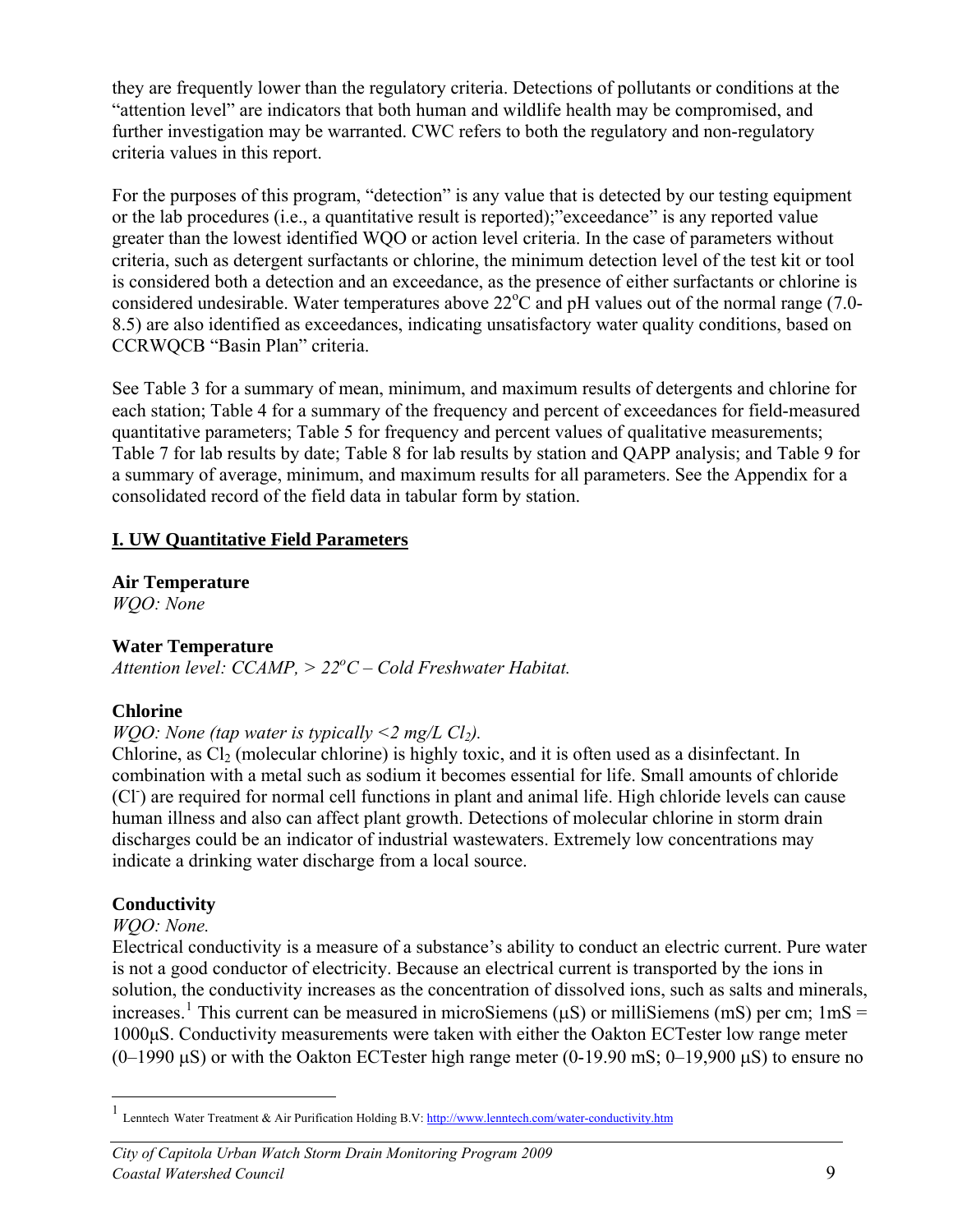readings would be out of range. The average conductivity in discharging waters at each site is helpful in determining the influx of fresh rainwater during the "First Flush" event.

#### **Detergent Surfactants**

## *WQO: None.*

Surfactants and detergents are common contaminants of surface water due to their widespread use in many products used for washing and cleaning operations. Surfactants constitute the most important group of detergent components as they are water-soluble surface-active agents.<sup>[2](#page-10-0)</sup> Detergent products often contain more than surfactants, such as enzymes, bleaches, and dyes. Detergent surfactants are made from a variety of petrochemicals (derived from petroleum) and/or oleochemicals (derived from fats and oils).<sup>[3](#page-10-1)</sup> The presence of detergent surfactants in a storm drain system is a strong indicator of run-off or effluent discharges.

## **Dissolved Oxygen**

## *Critical exceedance: Outside of the range of 6.5 to 12 mg/L DO*

Dissolved oxygen is critical to the survival and wellbeing of aquatic organisms. Chronically depressed oxygen levels affect biological community composition, and are common where plant decay and/or poor water circulation is prevalent. Wide daily ranges of dissolved oxygen concentrations are symptomatic of nuisance algal growth and decay (eutrophication).

## **pH**

## *WQO: CCRWQCB Basin Plan, >7.0 or <8.5 pH units.*

The pH measurement indicates whether a solution is acidic or basic (alkaline), with 7 being neutral, below 7 acidic, and above 7 alkaline or basic. Typical rainwater has a pH of about 5 to 6, which is slightly acidic. When pH ranges too far from neutral it can be harmful to fish and other aquatic life, especially in the acidic range.

## **Turbidity**

 $\overline{a}$ 

#### *WQO: None*

Turbidity is the cloudiness or transparency of a fluid caused by suspended particles that are generally invisible to the naked eye. Increased levels of turbidity can negatively affect photoactive processes in the water at varying depths, and can cause harm to fish and other aquatic organisms.

<span id="page-10-0"></span><sup>&</sup>lt;sup>2</sup> Sigma-Aldrich Co. http://www.sigmaaldrich.com/B<u>rands/Fluka\_\_\_Riedel\_Home/Bioscience/BioChemika\_Ultra/Detergents\_Surfactants.html</u>

<span id="page-10-1"></span><sup>3</sup> Soap and Detergent Association <http://www.sdahq.org/sdalatest/html/soapchemistry2.htm>

*City of Capitola Urban Watch Storm Drain Monitoring Program 2009 Coastal Watershed Council*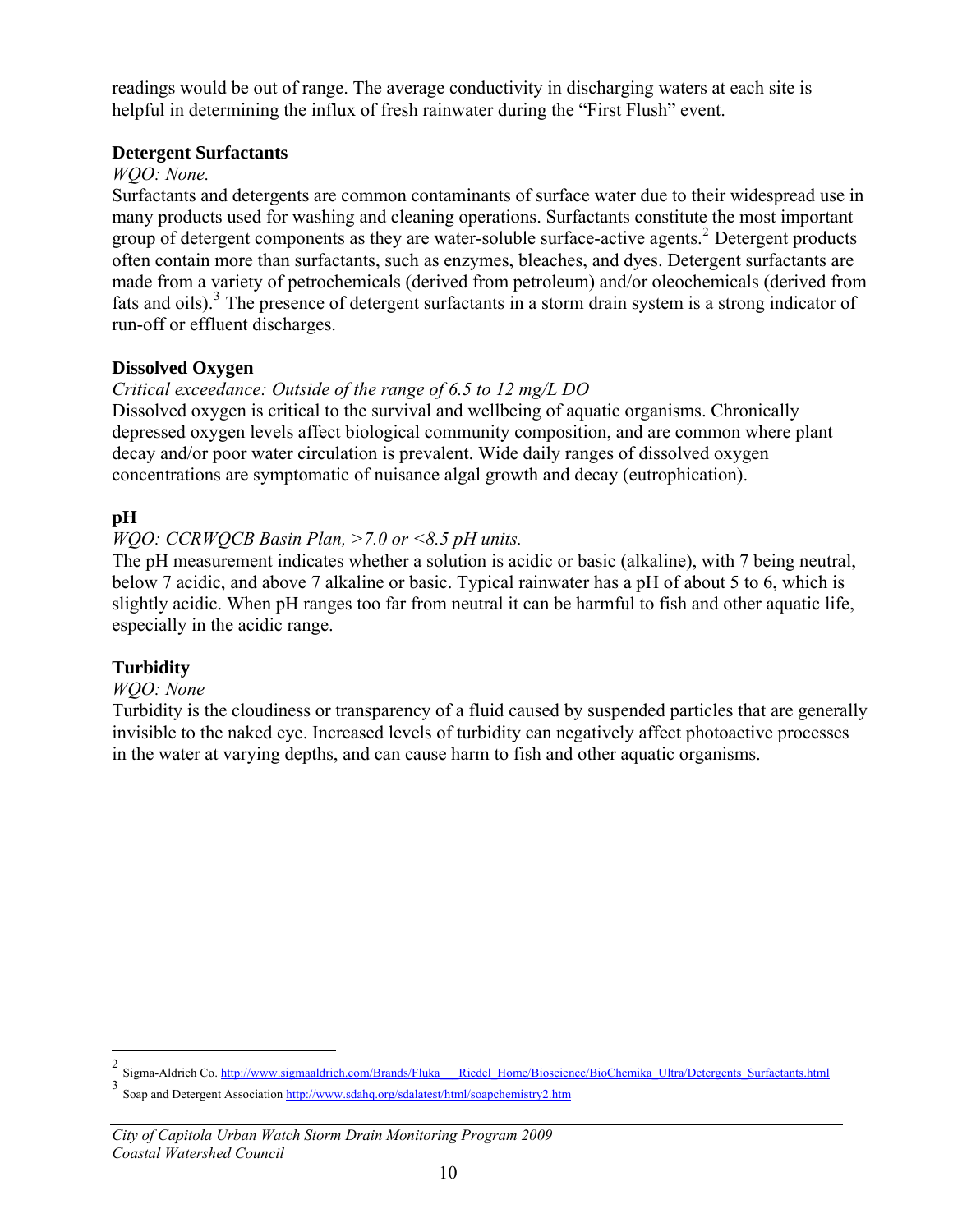| <b>TABLE 3</b><br>Positive Results: Mean, Minimum, Maximum Values for Field Measurements |                                   |                         |       |  |                  |                                    |           |  |           |                          |           |
|------------------------------------------------------------------------------------------|-----------------------------------|-------------------------|-------|--|------------------|------------------------------------|-----------|--|-----------|--------------------------|-----------|
|                                                                                          |                                   | <b>Air Temp</b><br>(°C) |       |  |                  | <b>Water Temp</b><br>$(^{\circ}C)$ |           |  |           | <b>Chlorine</b><br>(ppm) |           |
|                                                                                          |                                   |                         |       |  | Attention level: |                                    |           |  |           |                          |           |
| WQO/Attention level                                                                      | None                              |                         |       |  | $>22^{\circ}$ C  |                                    |           |  | None      |                          |           |
| Minimum detection Limit:                                                                 | $-5$                              |                         |       |  | $-5$             |                                    |           |  | >0.2      |                          |           |
|                                                                                          | Mean                              | Min                     | Max   |  | Mean             | Min                                | Max       |  | Mean      | Min                      | Max       |
| Creekside SD                                                                             | 17.0                              | 14.0                    | 20.5  |  | 14.2             | 10.0                               | 15.5      |  | <b>ND</b> | <b>ND</b>                | <b>ND</b> |
| Creekside Upper                                                                          | 16.9                              | 14.0                    | 21.0  |  | 15.3             | 8.5                                | 17.8      |  | <b>ND</b> | <b>ND</b>                | ND.       |
| Lagoon Outlet                                                                            | 16.4                              | 13.5                    | 19.5  |  | 18.1             | 9.4                                | 21.1      |  | <b>ND</b> | <b>ND</b>                | <b>ND</b> |
| Monterey Ave. SD                                                                         | 16.4                              | 13.0                    | 19.0  |  | 14.2             | 8.0                                | 20.0      |  | <b>ND</b> | <b>ND</b>                | <b>ND</b> |
| Pier SD                                                                                  | 15.1                              | 11.5                    | 18.5  |  | 16.4             | 14.0                               | 19.5      |  | <b>ND</b> | <b>ND</b>                | <b>ND</b> |
| Soquel Creek-Mid                                                                         | 16.6                              | 12.0                    | 21.0  |  | 15.4             | 8.7                                | 17.8      |  | <b>ND</b> | <b>ND</b>                | <b>ND</b> |
| <b>Wetland Outlet</b>                                                                    | 15.9                              | 13.0                    | 22.0  |  | 19.2             | 13.6                               | 20.8      |  | <b>ND</b> | <b>ND</b>                | <b>ND</b> |
|                                                                                          |                                   | <b>Electrical</b>       |       |  |                  | <b>Detergent</b>                   |           |  |           | <b>Dissolved</b>         |           |
|                                                                                          | <b>Conductivity (uS)</b>          |                         |       |  |                  | (ppm)                              |           |  |           | Oxygen (mg/L)            |           |
| <b>WQO/Attention level</b>                                                               |                                   | Attention level: >2000  |       |  |                  |                                    |           |  | WQO: ≥7.0 |                          |           |
| Minimum detection Limit:                                                                 | 10                                |                         |       |  | >0.1             |                                    |           |  |           |                          |           |
|                                                                                          | Mean                              | Min                     | Max   |  | Mean             | Min                                | Max       |  | Mean      | Min                      | Max       |
| Creekside SD                                                                             | 636                               | 600                     | 680   |  | <b>ND</b>        | <b>ND</b>                          | <b>ND</b> |  |           |                          |           |
| Creekside Upper                                                                          | 610                               | 304                     | 830   |  | <b>ND</b>        | <b>ND</b>                          | <b>ND</b> |  | 9.7       | 7.9                      | 11.8      |
| Lagoon Outlet                                                                            | 4524                              | 608                     | 49360 |  | <b>ND</b>        | <b>ND</b>                          | <b>ND</b> |  | 10.7      | 8.6                      | 12.8      |
| Monterey Ave. SD                                                                         | 661                               | 600                     | 730   |  | ND               | <b>ND</b>                          | <b>ND</b> |  |           |                          |           |
| Pier SD                                                                                  | 520                               | 470                     | 610   |  | 0.02             | <b>ND</b>                          | 0.3       |  |           |                          |           |
| Soquel Creek-Mid                                                                         | 632                               | 560                     | 831   |  | <b>ND</b>        | <b>ND</b>                          | <b>ND</b> |  | 9.6       | 8.2                      | 11.6      |
| <b>Wetland Outlet</b>                                                                    | 3099                              | 609                     | 37460 |  | <b>ND</b>        | <b>ND</b>                          | <b>ND</b> |  | 7.4       | 4.3                      | 9.5       |
|                                                                                          |                                   |                         |       |  |                  |                                    |           |  |           |                          |           |
|                                                                                          |                                   | рH                      |       |  |                  |                                    |           |  |           |                          |           |
| WQO/Attention level                                                                      | WQO: 7.0-8.5                      |                         |       |  |                  |                                    |           |  |           |                          |           |
| Minimum detection Limit:                                                                 | 4.5                               |                         |       |  |                  |                                    |           |  |           |                          |           |
|                                                                                          | Mean                              | Min                     | Max   |  |                  |                                    |           |  |           |                          |           |
| Creekside SD                                                                             | 6.9                               | 6.5                     | 7.0   |  |                  |                                    |           |  |           |                          |           |
| Creekside Upper                                                                          | 8.0                               | 7.6                     | 8.2   |  |                  |                                    |           |  |           |                          |           |
| Lagoon Outlet                                                                            | 7.8                               | 7.0                     | 8.3   |  |                  |                                    |           |  |           |                          |           |
| Monterey Ave. SD                                                                         | 6.7                               | 6.5                     | 7.0   |  |                  |                                    |           |  |           |                          |           |
| Pier SD                                                                                  | 6.8                               | 6.5                     | 7.0   |  |                  |                                    |           |  |           |                          |           |
| Soquel Creek-Mid                                                                         | 7.9                               | 7.6                     | 8.2   |  |                  |                                    |           |  |           |                          |           |
| <b>Wetland Outlet</b>                                                                    | 7.9                               | 6.8                     | 8.2   |  |                  |                                    |           |  |           |                          |           |
| light grey cells =                                                                       | Exceeds WQO                       |                         |       |  |                  |                                    |           |  |           |                          |           |
|                                                                                          | DO measured in streams sites only |                         |       |  |                  |                                    |           |  |           |                          |           |
| ND=non-detection or below the minimum detection limit of the equipment                   |                                   |                         |       |  |                  |                                    |           |  |           |                          |           |

*For calculations of mean and median values, Non-detect (ND) results are treated as 0.5 times the analytical reporting limit (RL).*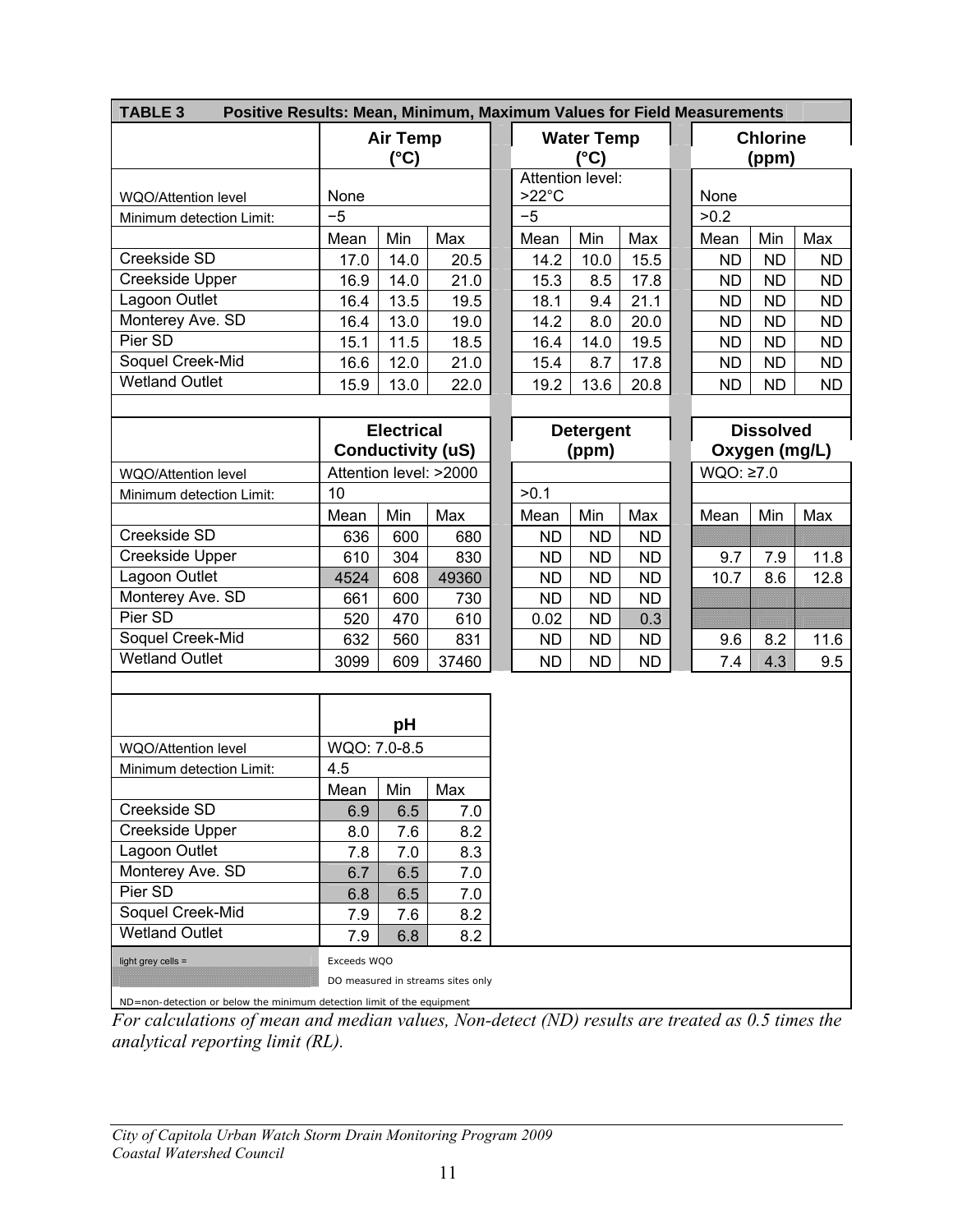| <b>TABLE 4</b>                                                                                                 |                                |                         |                        |                         |                                    |                        | Percent and Frequency of Exceedance Values for Field Measurements |                                   |                        |
|----------------------------------------------------------------------------------------------------------------|--------------------------------|-------------------------|------------------------|-------------------------|------------------------------------|------------------------|-------------------------------------------------------------------|-----------------------------------|------------------------|
|                                                                                                                |                                | <b>Air Temp</b><br>(°C) |                        |                         | <b>Water Temp</b><br>$(^{\circ}C)$ |                        |                                                                   | <b>Chlorine</b><br>(ppm)          |                        |
|                                                                                                                | # of<br>Exceedan<br>ces        | Total #<br>samples      | $\%$<br>Exceeda<br>nce | # of<br>Exceeda<br>nces | Total #<br>samples                 | $\%$<br>Exceeda<br>nce | # of<br>Exceeda<br>nces                                           | Total #<br>samples                | $\%$<br>Exceeda<br>nce |
| Creekside SD                                                                                                   | <b>NA</b>                      | 17                      | <b>NA</b>              | 0                       | 19                                 | 0                      | <b>NA</b>                                                         | 19                                | <b>NA</b>              |
| Creekside<br>Upper                                                                                             | <b>NA</b>                      | 15                      | <b>NA</b>              | $\pmb{0}$               | 17                                 | 0                      | <b>NA</b>                                                         | 16                                | <b>NA</b>              |
| Lagoon Outlet                                                                                                  | <b>NA</b>                      | 17                      | <b>NA</b>              | $\mathbf 0$             | 18                                 | $\mathbf 0$            | <b>NA</b>                                                         | 18                                | <b>NA</b>              |
| Monterey Ave.<br><b>SD</b>                                                                                     | <b>NA</b>                      | 17                      | <b>NA</b>              | $\mathbf 0$             | 18                                 | 0                      | <b>NA</b>                                                         | 18                                | <b>NA</b>              |
| Pier SD                                                                                                        | <b>NA</b>                      | 17                      | <b>NA</b>              | $\mathbf 0$             | 16                                 | 0                      | <b>NA</b>                                                         | 15                                | <b>NA</b>              |
| Soquel Creek-<br>Mid                                                                                           | <b>NA</b>                      | 15                      | <b>NA</b>              | $\mathbf 0$             | 17                                 | $\pmb{0}$              | <b>NA</b>                                                         | 15                                | <b>NA</b>              |
| Wetland<br>Outlet                                                                                              | <b>NA</b>                      | 16                      | <b>NA</b>              | $\mathbf 0$             | 15                                 | 0                      | <b>NA</b>                                                         | 14                                | <b>NA</b>              |
|                                                                                                                | <b>Electrical Conductivity</b> | (uS)                    |                        |                         | <b>Detergent</b><br>(ppm)          |                        |                                                                   | <b>Dissolved Oxygen</b><br>(mg/L) |                        |
|                                                                                                                |                                |                         |                        |                         |                                    |                        |                                                                   |                                   |                        |
|                                                                                                                | # of<br>Exceedan<br>ces        | Total #<br>samples      | $\%$<br>Exceeda<br>nce | # of<br>Exceeda<br>nces | Total #<br>samples                 | $\%$<br>Exceeda<br>nce | # of<br>Exceeda<br>nces                                           | Total #<br>samples                | $\%$<br>Exceeda<br>nce |
| <b>Creekside SD</b>                                                                                            | 0                              | 19                      | 0                      | $\mathbf 0$             | 19                                 | 0                      | <b>NA</b>                                                         | 0                                 | <b>NA</b>              |
| Creekside                                                                                                      |                                |                         |                        |                         |                                    |                        |                                                                   |                                   |                        |
| Upper                                                                                                          | 0                              | 17                      | 0                      | $\pmb{0}$               | $\overline{2}$                     | 0                      | $\mathbf 0$                                                       | 16                                | 0                      |
| Lagoon Outlet                                                                                                  | 3                              | 17                      | 18                     | $\mathbf 0$             | 17                                 | 0                      | 0                                                                 | 17                                | $\mathbf 0$            |
| Monterey Ave.<br><b>SD</b>                                                                                     | 0                              | 18                      | $\mathbf 0$            | $\pmb{0}$               | 18                                 | 0                      | <b>NA</b>                                                         | $\pmb{0}$                         | <b>NA</b>              |
| Pier SD                                                                                                        | 0                              | 16                      | $\mathbf 0$            | 1                       | 16                                 | 6                      | <b>NA</b>                                                         | 0                                 | <b>NA</b>              |
| Soquel Creek-<br>Mid                                                                                           | 0                              | 17                      | $\mathbf 0$            | $\mathbf 0$             | $\overline{2}$                     | $\pmb{0}$              | 0                                                                 | 16                                | $\mathbf{0}$           |
| Wetland<br>Outlet                                                                                              | 1                              | 15                      | $\overline{7}$         | $\mathbf 0$             | 4                                  | 0                      | 5                                                                 | 15                                | 33                     |
|                                                                                                                |                                |                         |                        |                         |                                    |                        |                                                                   |                                   |                        |
|                                                                                                                |                                | pH                      |                        |                         |                                    |                        |                                                                   |                                   |                        |
|                                                                                                                | # of<br>Exceedan<br>ces        | Total #<br>samples      | $\%$<br>Exceeda<br>nce |                         |                                    |                        |                                                                   |                                   |                        |
| Creekside SD                                                                                                   | 4                              | 19                      | 21                     |                         |                                    |                        |                                                                   |                                   |                        |
| Creekside                                                                                                      |                                |                         |                        |                         |                                    |                        |                                                                   |                                   |                        |
| Upper                                                                                                          | 0                              | 17                      | 0                      |                         |                                    |                        |                                                                   |                                   |                        |
| Lagoon Outlet                                                                                                  | 0                              | 18                      | $\mathbf 0$            |                         |                                    |                        |                                                                   |                                   |                        |
| Monterey Ave.<br><b>SD</b>                                                                                     | 11                             | 18                      | 61                     |                         |                                    |                        |                                                                   |                                   |                        |
| Pier SD                                                                                                        | 5                              | 16                      | 31                     |                         |                                    |                        |                                                                   |                                   |                        |
| Soquel Creek-<br>Mid                                                                                           | 0                              | 17                      | 0                      |                         |                                    |                        |                                                                   |                                   |                        |
| Wetland                                                                                                        | 1                              | 15                      | 7                      |                         |                                    |                        |                                                                   |                                   |                        |
| Outlet<br>NA=Not Applicable, e.g., no WQO applies but parameter shown to indicate number of monitoring results |                                |                         |                        |                         |                                    |                        |                                                                   |                                   |                        |

*City of Capitola Urban Watch Storm Drain Monitoring Program 2009 Coastal Watershed Council*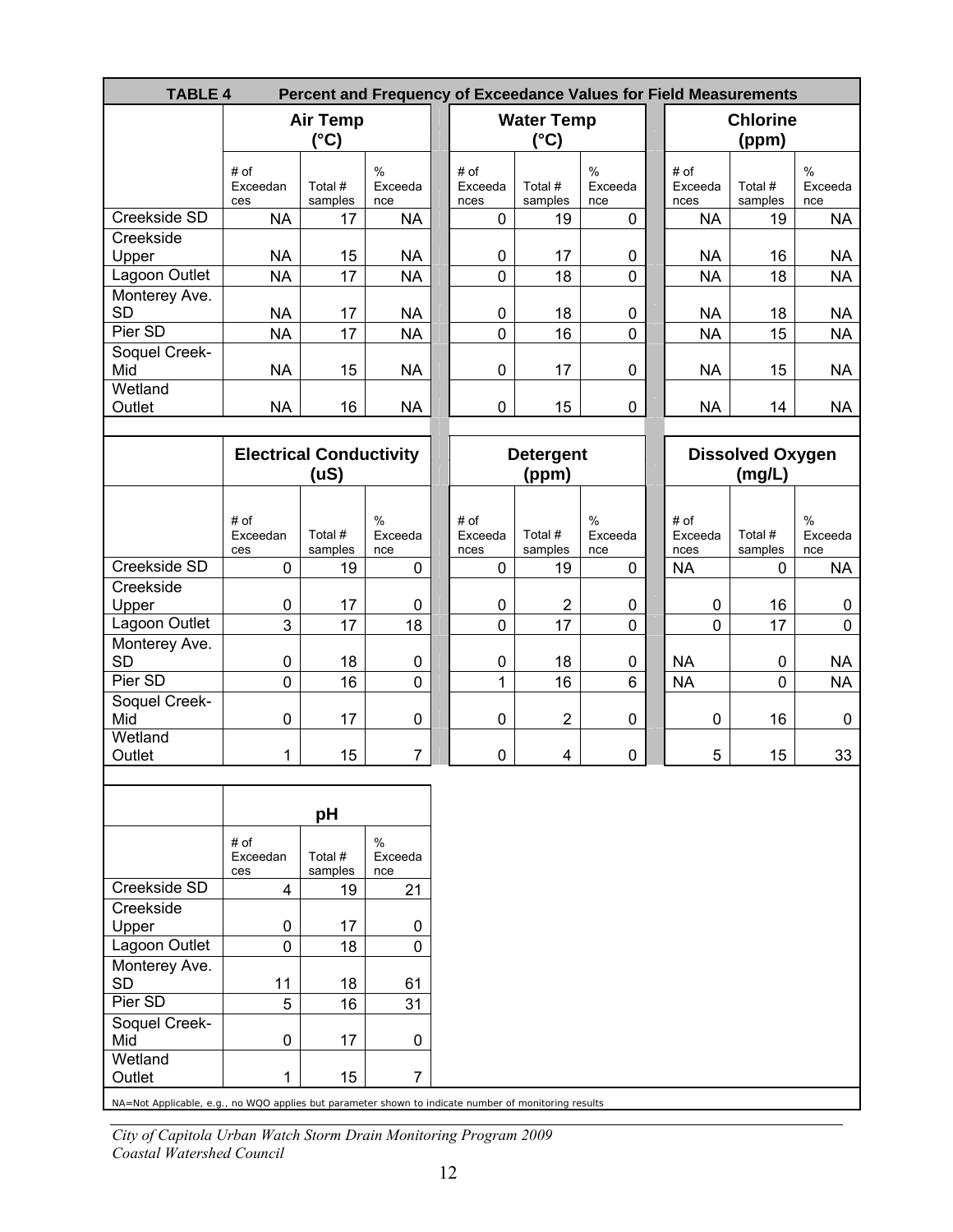## **II. UW Qualitative Field Parameters**

Volunteers were asked to make "presence or absence" observations of the parameters listed below. Detailed descriptions were noted on the field data sheet, and are available upon request. These observations were recorded even when flow was not present and samples were not collected. "Frequency" therefore is the relationship of the number of times the parameter was recorded as other than normal, to the number of times an observation for that parameter was recorded throughout the program. Please see Table 5 for frequency results of qualitative field parameters.

#### **Color**

Volunteers matched water samples to a Borger Color System (BCS) booklet used to identify colors in nature. Generally, all samples were found to be transparent (colorless), a pale tan color, or a pale gray color.

#### **Odors**

The observation of odor is taken from the sample water collected, and measured away from the monitoring station; volunteers were instructed to determine if the water itself, rather than the general location, emits an odor.

#### **Sewage**

The observation of sewage indicates visual evidence or odor of human or other animal feces located in the immediate vicinity of the storm drain.

#### **Surface scum**

The observation surface scum, by visual observation, indicates some type of froth on the water's surface in or near the drain outfall. This scum may originate from any number of biological or human induced causes, and no specific information was gathered to indicate the source. These observations are typical of a common iron oxidizing bacteria/fungus, which forms an oily or foamy rust colored area at the water's margin, usually indicating that the stream is being recharged from a groundwater source, and these features are most commonly seen at seeps or springs<sup>[4](#page-13-0)</sup>.

#### **Trash**

 $\overline{a}$ 

The observation of trash was recorded when unnaturally occurring materials were found at the monitoring station.

<span id="page-13-0"></span><sup>&</sup>lt;sup>4</sup> "Fairfax County Stormwater Planning Division – Perennial Streams Field Identification Protocol", Fairfax County Public Works and Environmental Services Department [http://www.cblad.virginia.gov/docs/guidance/Perennial\\_Stream\\_Doc\\_Fairfax\\_NC/FairfaxMethod\\_May\\_03.pdf](http://www.cblad.virginia.gov/docs/guidance/Perennial_Stream_Doc_Fairfax_NC/FairfaxMethod_May_03.pdf)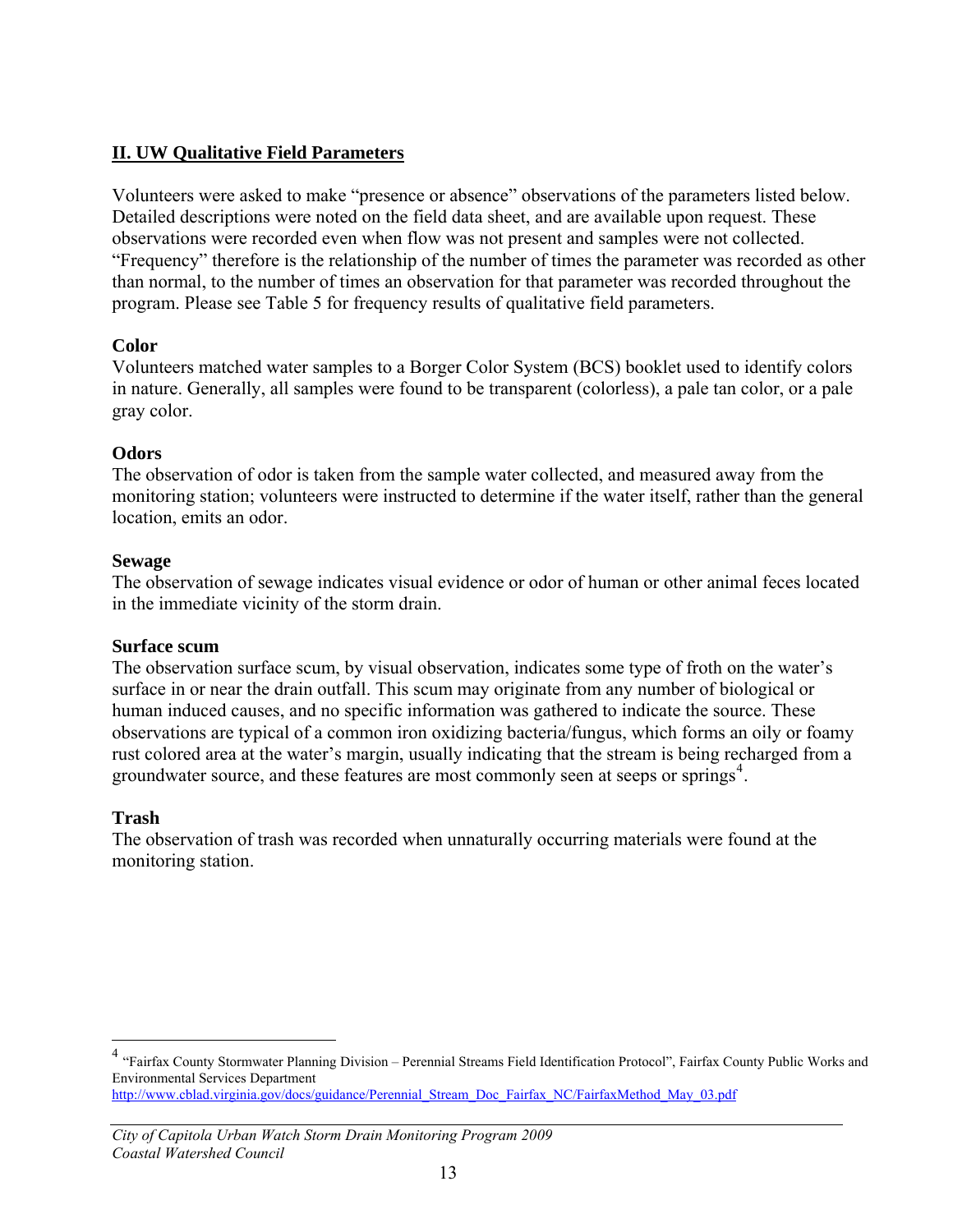|                                                                                                      | <b>TABLE 5</b><br><b>Frequency and Percent of Positive Observations</b> |                     |                           |  |                      |                    |                           |  |                      |                    |                           |
|------------------------------------------------------------------------------------------------------|-------------------------------------------------------------------------|---------------------|---------------------------|--|----------------------|--------------------|---------------------------|--|----------------------|--------------------|---------------------------|
|                                                                                                      |                                                                         | <b>TRASH</b>        |                           |  |                      | <b>SEWAGE</b>      |                           |  | <b>OIL SHEEN</b>     |                    |                           |
|                                                                                                      | Positive<br>Findings                                                    | Total #<br>samples  | $\frac{0}{0}$<br>Positive |  | Positive<br>Findings | Total #<br>samples | $\frac{0}{0}$<br>Positive |  | Positive<br>Findings | Total #<br>samples | $\frac{0}{0}$<br>Positive |
| Creekside SD                                                                                         | 0                                                                       | 18                  | 0                         |  | 0                    | 18                 | 0                         |  | 0                    | 18                 | 0                         |
| Creekside Upper                                                                                      | 3                                                                       | 16                  | 19                        |  | 0                    | 16                 | $\mathbf 0$               |  | 10                   | 16                 | 63                        |
| Lagoon Outlet                                                                                        | 11                                                                      | 17                  | 65                        |  | 0                    | 17                 | $\Omega$                  |  | 0                    | 17                 | $\mathbf 0$               |
| Monterey Ave. SD                                                                                     | 3                                                                       | 18                  | 17                        |  | 6                    | 18                 | 33                        |  | 13                   | 18                 | 72                        |
| Pier SD                                                                                              | 14                                                                      | 16                  | 88                        |  | 3                    | 16                 | 19                        |  | 0                    | 16                 | $\mathbf 0$               |
| Soquel Creek-Mid                                                                                     | 5                                                                       | 17                  | 29                        |  | 3                    | 17                 | 18                        |  | 3                    | 17                 | 18                        |
| <b>Wetland Outlet</b>                                                                                | 3                                                                       | 15                  | 20                        |  | 0                    | 15                 | $\mathbf 0$               |  | 1                    | 15                 | $\overline{7}$            |
|                                                                                                      |                                                                         |                     |                           |  |                      |                    |                           |  |                      |                    |                           |
|                                                                                                      |                                                                         | <b>SURFACE SCUM</b> |                           |  | <b>ODOR</b>          |                    |                           |  | <b>COLOR</b>         |                    |                           |
|                                                                                                      | Positive<br>Findings                                                    | Total #<br>samples  | $\frac{0}{0}$<br>Positive |  | Positive<br>Findings | Total #<br>samples | $\frac{0}{0}$<br>Positive |  | Positive<br>Findings | Total #<br>samples | $\frac{0}{0}$<br>Positive |
| Creekside SD                                                                                         | 2                                                                       | 18                  | 11                        |  | 0                    | 19                 | $\mathbf 0$               |  | $\overline{2}$       | 19                 | 11                        |
| Creekside Upper                                                                                      | 2                                                                       | 16                  | 13                        |  | 0                    | 17                 | 0                         |  | 4                    | 17                 | 24                        |
| Lagoon Outlet                                                                                        | 10                                                                      | 17                  | 59                        |  | 0                    | 18                 | $\mathbf{0}$              |  | 3                    | 18                 | 17                        |
| Monterey Ave. SD                                                                                     | 6                                                                       | 18                  | 33                        |  | 0                    | 18                 | $\mathbf 0$               |  | 6                    | 18                 | 33                        |
| Pier SD                                                                                              | $\overline{2}$                                                          | 16                  | 13                        |  | 0                    | 16                 | $\mathbf{0}$              |  | 5                    | 16                 | 31                        |
| Soquel Creek-Mid                                                                                     | 1                                                                       | 17                  | 6                         |  | 0                    | 17                 | 0                         |  | $\overline{2}$       | 17                 | 12                        |
| <b>Wetland Outlet</b>                                                                                | $\overline{2}$                                                          | 15                  | 13                        |  | 0                    | 15                 | $\mathbf 0$               |  | 3                    | 15                 | 20                        |
| NA=Not Applicable, e.g., no WQO applies but parameter shown to indicate number of monitoring results |                                                                         |                     |                           |  |                      |                    |                           |  |                      |                    |                           |

## **III. UW Laboratory Data**

Water samples were collected once per month during the 'dry' months of the program, resulting in a total of four monitoring events with lab analyses. These samples were collected when levels of water flow at the monitoring stations allowed for sample collection. Table 6 shows flow levels, measured in centimeters, for all sites on each monitoring date.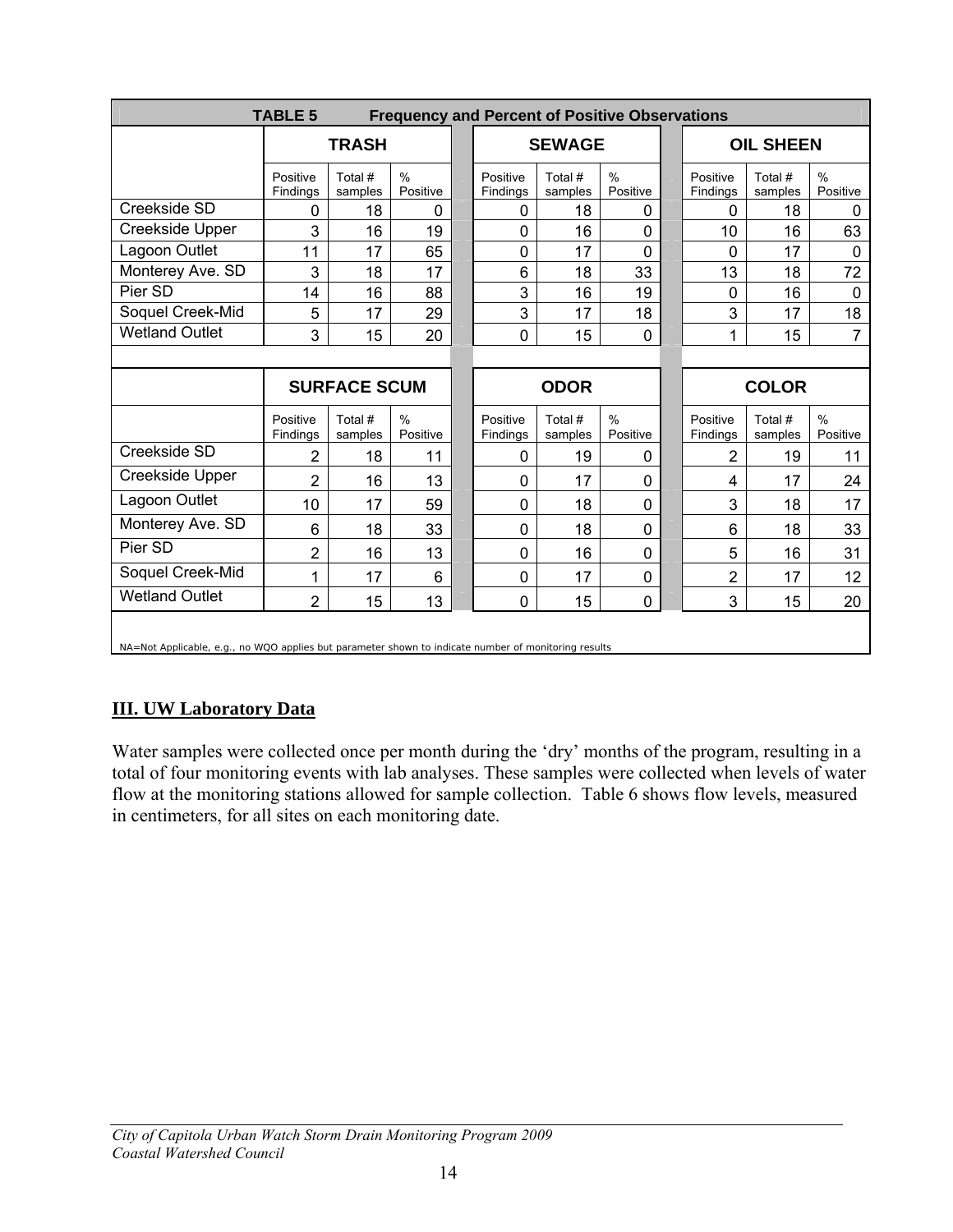| 6/8/2009<br>6/18/2009<br>6/27/2009<br>6/4/2009<br>6/29/2009<br>Creekside SD<br>0.5<br>0.8<br>0<br>1<br><b>Creekside Upper</b><br>22.89<br>22.5<br>235<br>22.4<br>Lagoon Outlet<br>0.5<br>0<br>0<br>0<br>Monterey Ave.<br><b>SD</b><br>2.8<br>3.5<br>2.1<br>2.6<br>Pier SD<br>$\Omega$<br>0<br>0<br>0<br>Soquel Creek-<br>Mid<br>13<br>11.7<br>15.5<br>10.1<br><b>Wetland Outlet</b><br>1.3<br>7/7/2009<br>7/11/2009<br>7/23/2009<br>7/27/2009<br>Creekside SD<br>0.2<br>0.4<br>0.4<br>Creekside Upper<br>22<br>17.3<br>2.78<br>Lagoon Outlet<br>0.13<br>3.2<br>$\Omega$<br>Monterey Ave.<br><b>SD</b><br>$\overline{2}$<br>1.8<br>2.2<br>Pier SD<br>0.35<br>0<br>0.3<br>Soquel Creek-<br>Mid<br>11.5<br>11.3<br>29.5<br><b>Wetland Outlet</b><br>8/8/2009<br>8/13/2009<br>8/18/2009<br>8/24/2009<br>8/30/2009<br>Creekside SD<br>0.2<br>0.4<br>0<br>0<br>4<br><b>Creekside Upper</b><br>17.1<br>17.8<br>18.8<br>19<br>Lagoon Outlet<br>20.3<br>1.7<br>2.7<br>0<br>Monterey Ave.<br><b>SD</b><br>2.1<br>1.8<br>1.5<br>1.5<br>$\overline{2}$<br>Pier SD<br>1.9<br>$\overline{2}$<br>$\Omega$<br>0<br>Soquel Creek-<br>Mid<br>12.5<br>9.8<br>9.2<br>10.5<br>5.3<br><b>Wetland Outlet</b><br>1.2<br>9/11/2009<br>11/3/2009<br>11/5/2009<br>11/8/2009<br>11/23/2009<br>Creekside SD<br>0.2<br>0<br>0.7<br>0.1<br>0<br>Creekside Upper<br>18.4<br>31.6<br>40.1<br>Lagoon Outlet<br>22<br>0<br>0<br>0<br>Monterey Ave.<br><b>SD</b><br>0.9<br>3.5<br>4.8<br>3.2 | Table 6 | Water flow at each station (depth in cm) |     |     |     |     |  |  |  |  |  |  |  |
|----------------------------------------------------------------------------------------------------------------------------------------------------------------------------------------------------------------------------------------------------------------------------------------------------------------------------------------------------------------------------------------------------------------------------------------------------------------------------------------------------------------------------------------------------------------------------------------------------------------------------------------------------------------------------------------------------------------------------------------------------------------------------------------------------------------------------------------------------------------------------------------------------------------------------------------------------------------------------------------------------------------------------------------------------------------------------------------------------------------------------------------------------------------------------------------------------------------------------------------------------------------------------------------------------------------------------------------------------------------------------------------------------------------------------------------------------------|---------|------------------------------------------|-----|-----|-----|-----|--|--|--|--|--|--|--|
|                                                                                                                                                                                                                                                                                                                                                                                                                                                                                                                                                                                                                                                                                                                                                                                                                                                                                                                                                                                                                                                                                                                                                                                                                                                                                                                                                                                                                                                          |         |                                          |     |     |     |     |  |  |  |  |  |  |  |
|                                                                                                                                                                                                                                                                                                                                                                                                                                                                                                                                                                                                                                                                                                                                                                                                                                                                                                                                                                                                                                                                                                                                                                                                                                                                                                                                                                                                                                                          |         |                                          |     |     |     |     |  |  |  |  |  |  |  |
|                                                                                                                                                                                                                                                                                                                                                                                                                                                                                                                                                                                                                                                                                                                                                                                                                                                                                                                                                                                                                                                                                                                                                                                                                                                                                                                                                                                                                                                          |         |                                          |     |     |     |     |  |  |  |  |  |  |  |
|                                                                                                                                                                                                                                                                                                                                                                                                                                                                                                                                                                                                                                                                                                                                                                                                                                                                                                                                                                                                                                                                                                                                                                                                                                                                                                                                                                                                                                                          |         |                                          |     |     |     |     |  |  |  |  |  |  |  |
|                                                                                                                                                                                                                                                                                                                                                                                                                                                                                                                                                                                                                                                                                                                                                                                                                                                                                                                                                                                                                                                                                                                                                                                                                                                                                                                                                                                                                                                          |         |                                          |     |     |     |     |  |  |  |  |  |  |  |
|                                                                                                                                                                                                                                                                                                                                                                                                                                                                                                                                                                                                                                                                                                                                                                                                                                                                                                                                                                                                                                                                                                                                                                                                                                                                                                                                                                                                                                                          |         |                                          |     |     |     |     |  |  |  |  |  |  |  |
|                                                                                                                                                                                                                                                                                                                                                                                                                                                                                                                                                                                                                                                                                                                                                                                                                                                                                                                                                                                                                                                                                                                                                                                                                                                                                                                                                                                                                                                          |         |                                          |     |     |     |     |  |  |  |  |  |  |  |
|                                                                                                                                                                                                                                                                                                                                                                                                                                                                                                                                                                                                                                                                                                                                                                                                                                                                                                                                                                                                                                                                                                                                                                                                                                                                                                                                                                                                                                                          |         |                                          |     |     |     |     |  |  |  |  |  |  |  |
|                                                                                                                                                                                                                                                                                                                                                                                                                                                                                                                                                                                                                                                                                                                                                                                                                                                                                                                                                                                                                                                                                                                                                                                                                                                                                                                                                                                                                                                          |         |                                          |     |     |     |     |  |  |  |  |  |  |  |
|                                                                                                                                                                                                                                                                                                                                                                                                                                                                                                                                                                                                                                                                                                                                                                                                                                                                                                                                                                                                                                                                                                                                                                                                                                                                                                                                                                                                                                                          |         |                                          |     |     |     |     |  |  |  |  |  |  |  |
|                                                                                                                                                                                                                                                                                                                                                                                                                                                                                                                                                                                                                                                                                                                                                                                                                                                                                                                                                                                                                                                                                                                                                                                                                                                                                                                                                                                                                                                          |         |                                          |     |     |     |     |  |  |  |  |  |  |  |
|                                                                                                                                                                                                                                                                                                                                                                                                                                                                                                                                                                                                                                                                                                                                                                                                                                                                                                                                                                                                                                                                                                                                                                                                                                                                                                                                                                                                                                                          |         |                                          |     |     |     |     |  |  |  |  |  |  |  |
|                                                                                                                                                                                                                                                                                                                                                                                                                                                                                                                                                                                                                                                                                                                                                                                                                                                                                                                                                                                                                                                                                                                                                                                                                                                                                                                                                                                                                                                          |         |                                          |     |     |     |     |  |  |  |  |  |  |  |
|                                                                                                                                                                                                                                                                                                                                                                                                                                                                                                                                                                                                                                                                                                                                                                                                                                                                                                                                                                                                                                                                                                                                                                                                                                                                                                                                                                                                                                                          |         |                                          |     |     |     |     |  |  |  |  |  |  |  |
|                                                                                                                                                                                                                                                                                                                                                                                                                                                                                                                                                                                                                                                                                                                                                                                                                                                                                                                                                                                                                                                                                                                                                                                                                                                                                                                                                                                                                                                          |         |                                          |     |     |     |     |  |  |  |  |  |  |  |
|                                                                                                                                                                                                                                                                                                                                                                                                                                                                                                                                                                                                                                                                                                                                                                                                                                                                                                                                                                                                                                                                                                                                                                                                                                                                                                                                                                                                                                                          |         |                                          |     |     |     |     |  |  |  |  |  |  |  |
|                                                                                                                                                                                                                                                                                                                                                                                                                                                                                                                                                                                                                                                                                                                                                                                                                                                                                                                                                                                                                                                                                                                                                                                                                                                                                                                                                                                                                                                          |         |                                          |     |     |     |     |  |  |  |  |  |  |  |
|                                                                                                                                                                                                                                                                                                                                                                                                                                                                                                                                                                                                                                                                                                                                                                                                                                                                                                                                                                                                                                                                                                                                                                                                                                                                                                                                                                                                                                                          |         |                                          |     |     |     |     |  |  |  |  |  |  |  |
|                                                                                                                                                                                                                                                                                                                                                                                                                                                                                                                                                                                                                                                                                                                                                                                                                                                                                                                                                                                                                                                                                                                                                                                                                                                                                                                                                                                                                                                          |         |                                          |     |     |     |     |  |  |  |  |  |  |  |
|                                                                                                                                                                                                                                                                                                                                                                                                                                                                                                                                                                                                                                                                                                                                                                                                                                                                                                                                                                                                                                                                                                                                                                                                                                                                                                                                                                                                                                                          |         |                                          |     |     |     |     |  |  |  |  |  |  |  |
|                                                                                                                                                                                                                                                                                                                                                                                                                                                                                                                                                                                                                                                                                                                                                                                                                                                                                                                                                                                                                                                                                                                                                                                                                                                                                                                                                                                                                                                          |         |                                          |     |     |     |     |  |  |  |  |  |  |  |
|                                                                                                                                                                                                                                                                                                                                                                                                                                                                                                                                                                                                                                                                                                                                                                                                                                                                                                                                                                                                                                                                                                                                                                                                                                                                                                                                                                                                                                                          |         |                                          |     |     |     |     |  |  |  |  |  |  |  |
|                                                                                                                                                                                                                                                                                                                                                                                                                                                                                                                                                                                                                                                                                                                                                                                                                                                                                                                                                                                                                                                                                                                                                                                                                                                                                                                                                                                                                                                          |         |                                          |     |     |     |     |  |  |  |  |  |  |  |
|                                                                                                                                                                                                                                                                                                                                                                                                                                                                                                                                                                                                                                                                                                                                                                                                                                                                                                                                                                                                                                                                                                                                                                                                                                                                                                                                                                                                                                                          |         |                                          |     |     |     |     |  |  |  |  |  |  |  |
|                                                                                                                                                                                                                                                                                                                                                                                                                                                                                                                                                                                                                                                                                                                                                                                                                                                                                                                                                                                                                                                                                                                                                                                                                                                                                                                                                                                                                                                          |         |                                          |     |     |     |     |  |  |  |  |  |  |  |
|                                                                                                                                                                                                                                                                                                                                                                                                                                                                                                                                                                                                                                                                                                                                                                                                                                                                                                                                                                                                                                                                                                                                                                                                                                                                                                                                                                                                                                                          |         |                                          |     |     |     |     |  |  |  |  |  |  |  |
|                                                                                                                                                                                                                                                                                                                                                                                                                                                                                                                                                                                                                                                                                                                                                                                                                                                                                                                                                                                                                                                                                                                                                                                                                                                                                                                                                                                                                                                          |         |                                          |     |     |     |     |  |  |  |  |  |  |  |
|                                                                                                                                                                                                                                                                                                                                                                                                                                                                                                                                                                                                                                                                                                                                                                                                                                                                                                                                                                                                                                                                                                                                                                                                                                                                                                                                                                                                                                                          |         |                                          |     |     |     |     |  |  |  |  |  |  |  |
|                                                                                                                                                                                                                                                                                                                                                                                                                                                                                                                                                                                                                                                                                                                                                                                                                                                                                                                                                                                                                                                                                                                                                                                                                                                                                                                                                                                                                                                          |         |                                          |     |     |     |     |  |  |  |  |  |  |  |
|                                                                                                                                                                                                                                                                                                                                                                                                                                                                                                                                                                                                                                                                                                                                                                                                                                                                                                                                                                                                                                                                                                                                                                                                                                                                                                                                                                                                                                                          |         |                                          |     |     |     |     |  |  |  |  |  |  |  |
|                                                                                                                                                                                                                                                                                                                                                                                                                                                                                                                                                                                                                                                                                                                                                                                                                                                                                                                                                                                                                                                                                                                                                                                                                                                                                                                                                                                                                                                          |         |                                          |     |     |     |     |  |  |  |  |  |  |  |
|                                                                                                                                                                                                                                                                                                                                                                                                                                                                                                                                                                                                                                                                                                                                                                                                                                                                                                                                                                                                                                                                                                                                                                                                                                                                                                                                                                                                                                                          |         |                                          |     |     |     |     |  |  |  |  |  |  |  |
|                                                                                                                                                                                                                                                                                                                                                                                                                                                                                                                                                                                                                                                                                                                                                                                                                                                                                                                                                                                                                                                                                                                                                                                                                                                                                                                                                                                                                                                          |         |                                          |     |     |     |     |  |  |  |  |  |  |  |
|                                                                                                                                                                                                                                                                                                                                                                                                                                                                                                                                                                                                                                                                                                                                                                                                                                                                                                                                                                                                                                                                                                                                                                                                                                                                                                                                                                                                                                                          |         |                                          |     |     |     |     |  |  |  |  |  |  |  |
|                                                                                                                                                                                                                                                                                                                                                                                                                                                                                                                                                                                                                                                                                                                                                                                                                                                                                                                                                                                                                                                                                                                                                                                                                                                                                                                                                                                                                                                          | Pier SD | 0                                        | 0.2 | 0.2 | 0.2 | 0.2 |  |  |  |  |  |  |  |
| Soquel Creek-<br>Mid<br>13.1<br>30<br>40.6<br>39.6<br>41.2                                                                                                                                                                                                                                                                                                                                                                                                                                                                                                                                                                                                                                                                                                                                                                                                                                                                                                                                                                                                                                                                                                                                                                                                                                                                                                                                                                                               |         |                                          |     |     |     |     |  |  |  |  |  |  |  |
| <b>Wetland Outlet</b>                                                                                                                                                                                                                                                                                                                                                                                                                                                                                                                                                                                                                                                                                                                                                                                                                                                                                                                                                                                                                                                                                                                                                                                                                                                                                                                                                                                                                                    |         |                                          |     |     |     |     |  |  |  |  |  |  |  |

#### *City of Capitola Urban Watch Storm Drain Monitoring Program 2009 Coastal Watershed Council*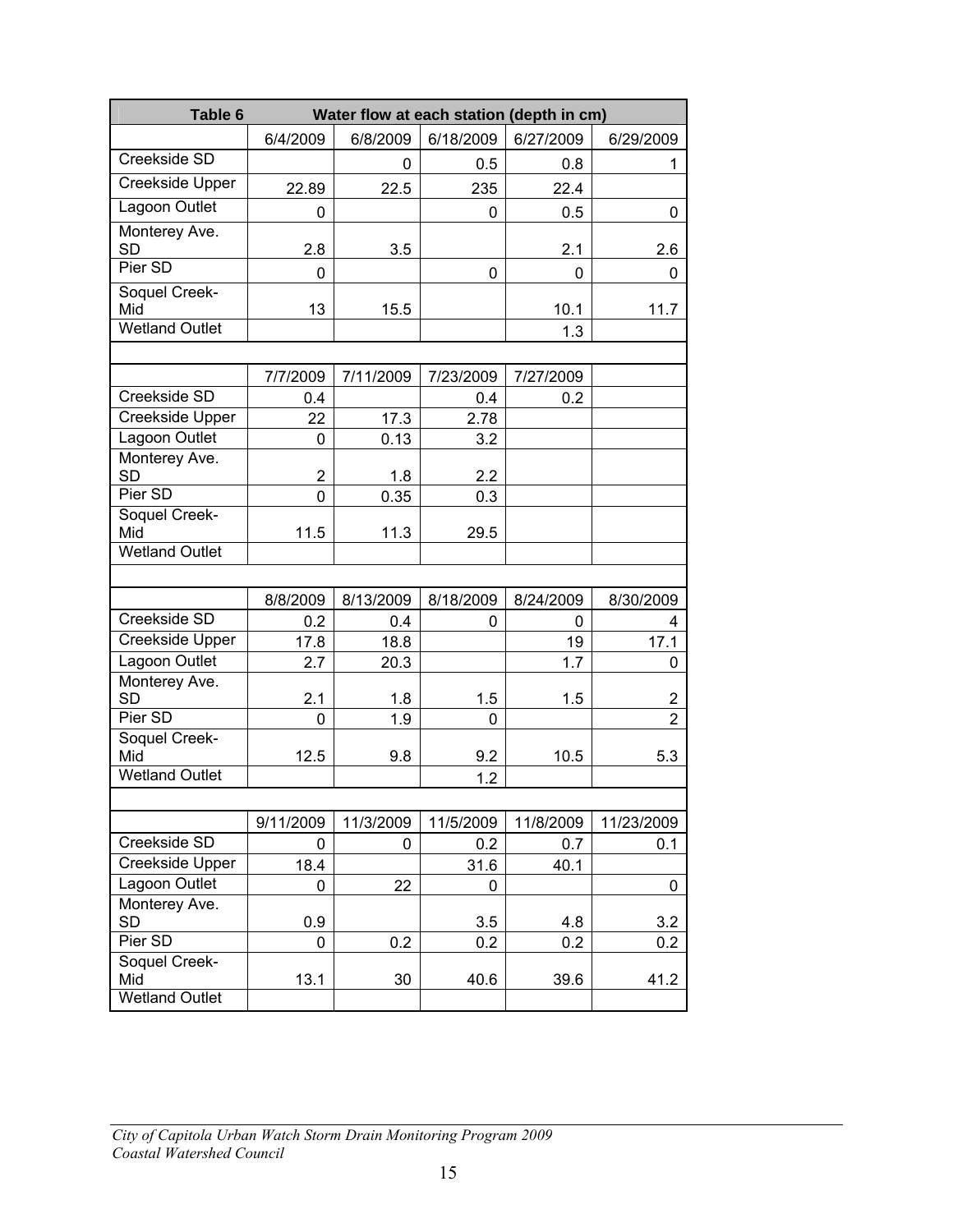Once the samples were collected, they were iced and delivered to Santa Cruz County Department of Environmental Health Services Water Quality Laboratory to be tested for bacteria (*E.coli*, total coliform) and nutrients (nitrate, orthophosphate, and ammonia). Another set of samples were taken to Monterey Bay Analytical Services to be tested for copper. Please see Table 7 for lab results listed by date and Table 8 for lab results listed by station with mean, minimum, and maximum values.

### **Bacteria:**

## *E. Coli* **& Total Coliform**

*CRWQCB Basin Plan -CCAMP: E. coli* – *Attention level: No single sample shall exceed 235 MPN/100ml. Total coliform – Attention level: No single sample shall exceed 10,000 MPN* – *Marine Water Contact Recreation.* 

Total coliform bacteria are a collection of relatively harmless microorganisms that live in large numbers in the intestines of warm- and cold- blooded animals. They aid in the digestion of food. A specific subgroup of this collection is the fecal coliform bacteria, the most common member being *Escherichia coli* (*E. coli*). These organisms may be separated from the total coliform group by their ability to grow at elevated temperatures and are a specific kind of fecal coliform bacteria that live in the intestines of warm-blooded vertebrates.

The presence of fecal coliform bacteria in aquatic environments indicates that the water has been contaminated with the fecal material of humans or other animals. At the time this occurred, the source water may have also been contaminated by pathogens or disease-producing bacteria or viruses which can also exist in fecal material. The test for total coliform is a broad measure of all forms of coliform bacteria present in human and other mammalian waste, while the analysis for *E. coli* is to determine the presence of the more specific fecal coliforms. The presence of bacteria in water is expressed in the unit "Most Probable Number" of bacteria colonies in 100 milliliters of water: MPN/100mL.

## **Nutrients:**

## **Nitrate nitrogen (NO3)**

## *CCRWQCB CCAMP Attention Level >2.25 mg/L (ppm) NO3*

Nitrogen is one of the most abundant of earth's elements. About 80 percent of the air we breathe is nitrogen. It may exist in many forms, including in the free state as nitrogen gas  $(N_2)$ , nitrite  $(NO_2)$ , ammonia ( $NH<sub>3</sub>$ ), and nitrate ( $NO<sub>3</sub>$ ), of concern here. Organic nitrogen is found in the cells of all living beings as a major component of proteins and is continually recycled by plants and animals. Nitrogen is a nutrient that occurs naturally in streams and is essential for plants and animals in an aquatic ecosystem. Problems occur when large amounts of nitrogen are introduced into the stream ecosystem, where it can cause excessive algal growth, depleting the available oxygen in the stream that fish and other aquatic organisms depend upon. Left unchecked, excessive algal and plant growth can lead to eutrophication.

Nitrate is common in lawn and garden fertilizer used in residential neighborhoods (a sometimes overlooked but significant source) as well as in agricultural fertilizer, and elevated nitrate levels can result from water seeping through soil containing nitrate-bearing minerals. Nitrate is also one of the products of decomposition of animal and human wastes. In the process of decomposition, raw manure undergoes a chemical change and among the end products is nitrate nitrogen.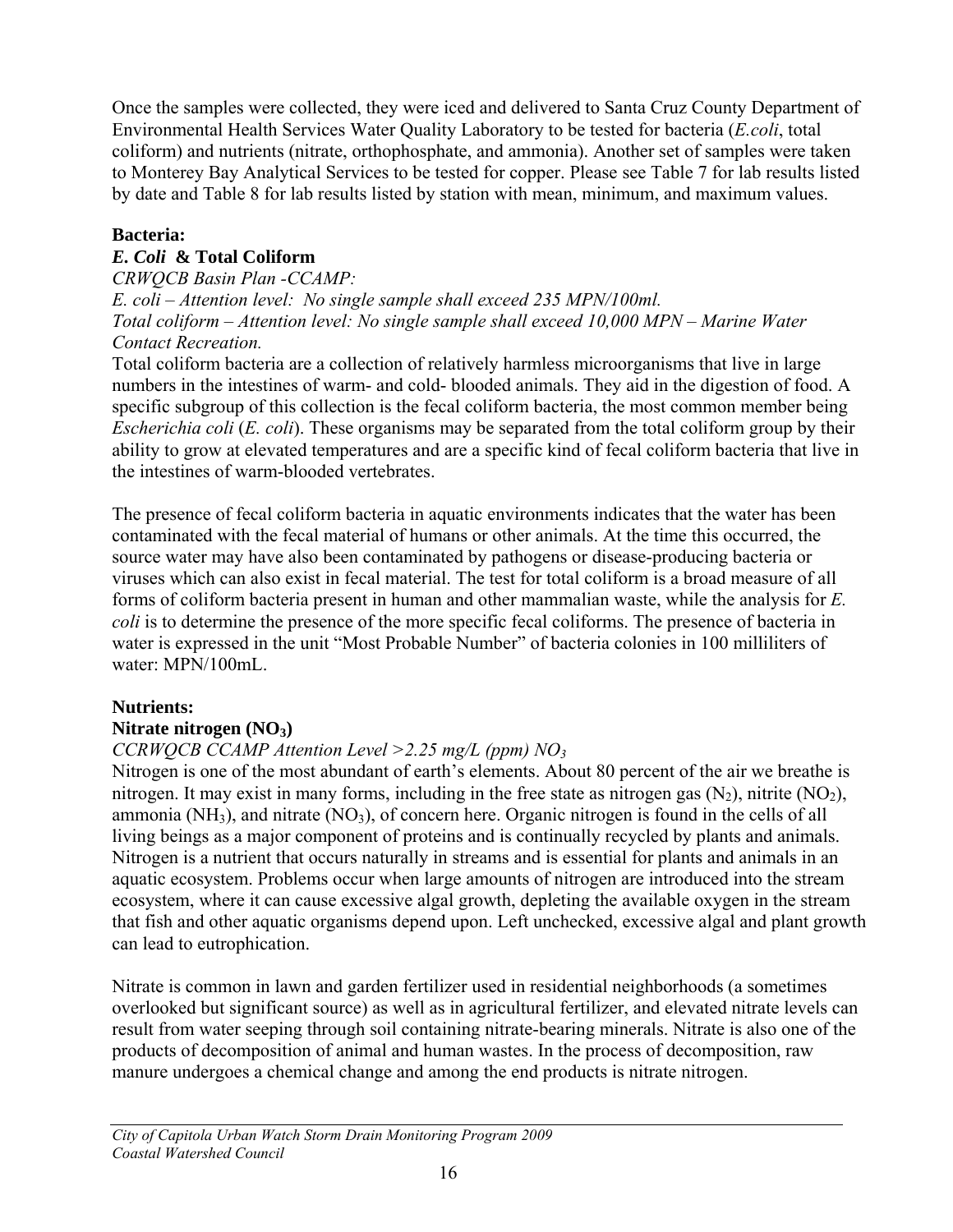When nitrate occurs in a fresh water body at a concentration above the attention level, it is considered evidence of pollution from septic tank fields, cesspools, animal agricultural operations, or fertilizer runoff from agricultural or urban land uses. Where groundwater is known to contain little or no nitrate nitrogen naturally, significant increases are a probable indication of pollution.

#### **Ammonia (NH3)**

## *WQO: CCAMP-US EPA <0.025mg/L (ppm) NH3*

Ammonia ( $NH<sub>3</sub>$ ) is the elemental nitrogen concentration within the ammonia ( $NH<sub>3</sub>$ ) present in the sampled water. Ammonia is excreted by animals and produced during decomposition of plants and animal waste. Its natural breakdown thus returns nitrogen to the aquatic system. It is rapidly oxidized in natural water systems by bacterial groups that produce nitrite  $(NO<sub>2</sub>)$  and nitrate  $(NO<sub>3</sub>)$ , which are then used as nutrients by plants; therefore ammonia is an additional source of nitrogen as a nutrient which may contribute to the expanded growth of undesirable algae and other forms of plant growth that may overload the natural system. The unionized form of ammonia  $(NH<sub>3</sub>)$  is the preferred nitrogen-containing nutrient for plant growth but is toxic to animals, causing lower reproduction and growth, or death to fish and other aquatic life.

Ammonia nitrogen is present in various concentrations in many surface and ground water supplies and is sometimes accepted as chemical evidence of pollution when encountered in natural waters. The main uses of ammonia are in the production of [fertilizers,](http://en.wikipedia.org/wiki/Fertilizer) [explosives](http://en.wikipedia.org/wiki/Explosive) and [polymers](http://en.wikipedia.org/wiki/Polymer) and it is also an ingredient in certain household cleaners.<sup>4</sup>

#### **Orthophosphate (PO4 -P)**

## *CCRWQCB CCAMP Attention level of > 0.12 mg/L orthophosphate as P*

Phosphorus is necessary for growth of plants and animals. Phosphorus in elemental form (P) is very toxic and is subject to bioaccumulation. Phosphates  $(PO<sub>4</sub>)$  are formed from this element. Phosphates exist in three forms: orthophosphate, metaphosphate (or polyphosphate) and organically bound phosphate. Ortho forms are produced by natural processes and are found in sewage. Phosphates will stimulate the growth of plankton and aquatic plants providing food for fish. However, if an excess of phosphate enters the waterway, algae and aquatic plants may grow excessively, choke up the waterway and use up large amounts of oxygen: a condition known as eutrophication.

#### **Metals:**

#### **Copper**

*WQO: USEPA-CA <22.8μg/L (based on Soquel Creek mean hardness value 286 mg/L (CaCO3) CCRWQCB Basin Plan < 30 μg/L for cold and warm water fish habitat.* 

Copper is a mineral element; however it is used in many industrial applications, and is a common urban runoff pollutant, with a wide range of sources in urban environments. Surface runoff and stormwater flows pick up copper and zinc from brake and tire wear, vehicle wash wastewater, and building materials.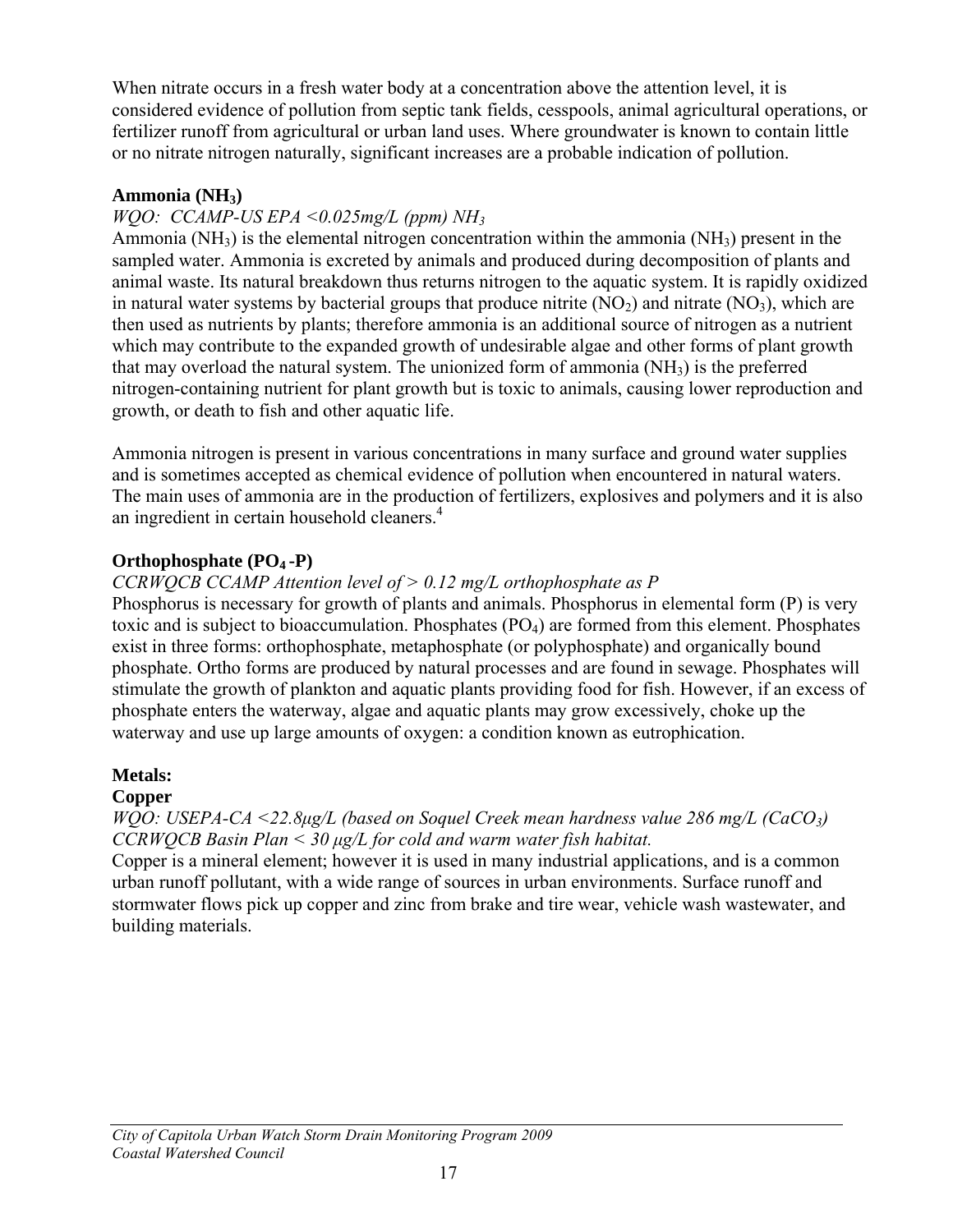| TABLE: 7                                                                     | Nutrient/Bacteria Indicators/Copper Lab Results by Date |                 |           |           |            |           |  |  |  |  |  |
|------------------------------------------------------------------------------|---------------------------------------------------------|-----------------|-----------|-----------|------------|-----------|--|--|--|--|--|
|                                                                              | NH <sub>3</sub>                                         | NO <sub>3</sub> | $PO4-P$   | E. Coli   | T. coli    | CU        |  |  |  |  |  |
| Station                                                                      | ppm                                                     | ppm             | ppm       | MPN/100mL | MPN/100mL  | ppb       |  |  |  |  |  |
| <b>WQO</b>                                                                   | $< 0.025$ ppm                                           | 2.25            | < 0.12    | < 235     | $<$ 10,000 | < 22.8    |  |  |  |  |  |
| Monitoring Date: 6/8/2009                                                    |                                                         |                 |           |           |            |           |  |  |  |  |  |
| Creekside SD                                                                 | <b>ND</b>                                               | 25.09           | <b>ND</b> | 30        | 3255       | <b>ND</b> |  |  |  |  |  |
| <b>Creekside Upper</b>                                                       | <b>ND</b>                                               | ND.             | <b>ND</b> | 197       | 2098       | ND        |  |  |  |  |  |
| Lagoon Outlet                                                                | 0.24                                                    | <b>ND</b>       | ND        | 269       | 2247       | ND        |  |  |  |  |  |
| Monterey Ave. SD                                                             | 0.10                                                    | 1.81            | <b>ND</b> | 683       | 2142       | <b>ND</b> |  |  |  |  |  |
| Pier SD                                                                      | ND                                                      | 6.83            | <b>ND</b> | 63        | 3873       | <b>ND</b> |  |  |  |  |  |
| Soquel Creek (Mid)                                                           | <b>ND</b>                                               | ND.             | ND.       | 132       | 1450       | <b>ND</b> |  |  |  |  |  |
| <b>Wetland Outlet</b>                                                        | ND                                                      | 0.37            | <b>ND</b> | 160       | 2243       | <b>ND</b> |  |  |  |  |  |
|                                                                              |                                                         |                 |           |           |            |           |  |  |  |  |  |
| Monitoring Date: 7/7/2009                                                    |                                                         |                 |           |           |            |           |  |  |  |  |  |
| Creekside SD                                                                 | <b>ND</b>                                               | 7.24            | <b>ND</b> | $5$       | 19863      | <b>ND</b> |  |  |  |  |  |
| <b>Creekside Upper</b>                                                       | <b>ND</b>                                               | <b>ND</b>       | <b>ND</b> | 109       | 2613       |           |  |  |  |  |  |
| Lagoon Outlet                                                                | 0.05                                                    | <b>ND</b>       | <b>ND</b> | 272       | 1935       |           |  |  |  |  |  |
| Monterey Ave. SD                                                             | <b>ND</b>                                               | 2.12            | <b>ND</b> | 886       | 9804       | <b>ND</b> |  |  |  |  |  |
| Pier SD                                                                      | ND                                                      | 2.50            | ND.       | 146       | 24196      | 6         |  |  |  |  |  |
| Soquel Creek (Mid)                                                           | <b>ND</b>                                               | <b>ND</b>       | 0.12      | 173       | 2247       |           |  |  |  |  |  |
| <b>Wetland Outlet</b>                                                        | <b>ND</b>                                               | 1.30            | ND        | 41        | 8164       |           |  |  |  |  |  |
|                                                                              |                                                         |                 |           |           |            |           |  |  |  |  |  |
| Monitoring Date: 8/13/2009                                                   |                                                         |                 |           |           |            |           |  |  |  |  |  |
| Creekside SD                                                                 | <b>ND</b>                                               | 24.05           | <b>ND</b> | 20        | 1333       | <b>ND</b> |  |  |  |  |  |
| Creekside Upper                                                              | <b>ND</b>                                               | <b>ND</b>       | 0.10      | 148       | 2909       | ND.       |  |  |  |  |  |
| Lagoon Outlet                                                                | <b>ND</b>                                               | <b>ND</b>       | <b>ND</b> | 605       | 2481       | ND        |  |  |  |  |  |
| Monterey Ave. SD                                                             | <b>ND</b>                                               | 2.11            | <b>ND</b> | 1918      | 12033      | <b>ND</b> |  |  |  |  |  |
| Pier SD                                                                      | <b>NA</b>                                               | <b>NA</b>       | NA        | NA        | <b>NA</b>  | <b>NA</b> |  |  |  |  |  |
| Soquel Creek (Mid)                                                           | ND.                                                     | <b>ND</b>       | ND.       | 98        | 3076       | ND.       |  |  |  |  |  |
| <b>Wetland Outlet</b>                                                        | <b>ND</b>                                               | 0.53            | <b>ND</b> | 20        | 1126       | <b>ND</b> |  |  |  |  |  |
|                                                                              |                                                         |                 |           |           |            |           |  |  |  |  |  |
| Monitoring Date: 11/5/2009                                                   |                                                         |                 |           |           |            |           |  |  |  |  |  |
| Creekside SD                                                                 | <b>ND</b>                                               | 26.05           | <b>ND</b> | 4106      | 48840      | 8         |  |  |  |  |  |
| <b>Creekside Upper</b>                                                       | <b>ND</b>                                               | <b>ND</b>       | <b>ND</b> | 142       | 2359       | <b>ND</b> |  |  |  |  |  |
| Lagoon Outlet                                                                | <b>ND</b>                                               | <b>ND</b>       | <b>ND</b> | 1565      | 12033      | 343       |  |  |  |  |  |
| Monterey Ave. SD                                                             | <b>ND</b>                                               | 4.41            | <b>ND</b> | 4106      | 6488       | <b>ND</b> |  |  |  |  |  |
| Pier SD                                                                      | <b>ND</b>                                               | 5.06            | <b>ND</b> | 132       | >24196     | <b>ND</b> |  |  |  |  |  |
| Soquel Creek (Mid)                                                           | ND                                                      | <b>ND</b>       | <b>ND</b> | 109       | 1076       | <b>ND</b> |  |  |  |  |  |
| <b>Wetland Outlet</b>                                                        | <b>NA</b>                                               | <b>NA</b>       | <b>NA</b> | <b>NA</b> | NA         | <b>NA</b> |  |  |  |  |  |
| WQO=water quality objective; NA=Not Applicable as no sample taken (low flow) |                                                         |                 |           |           |            |           |  |  |  |  |  |
| Grey cells=exceedance                                                        |                                                         |                 |           |           |            |           |  |  |  |  |  |

 $\overline{\mathsf{I}}$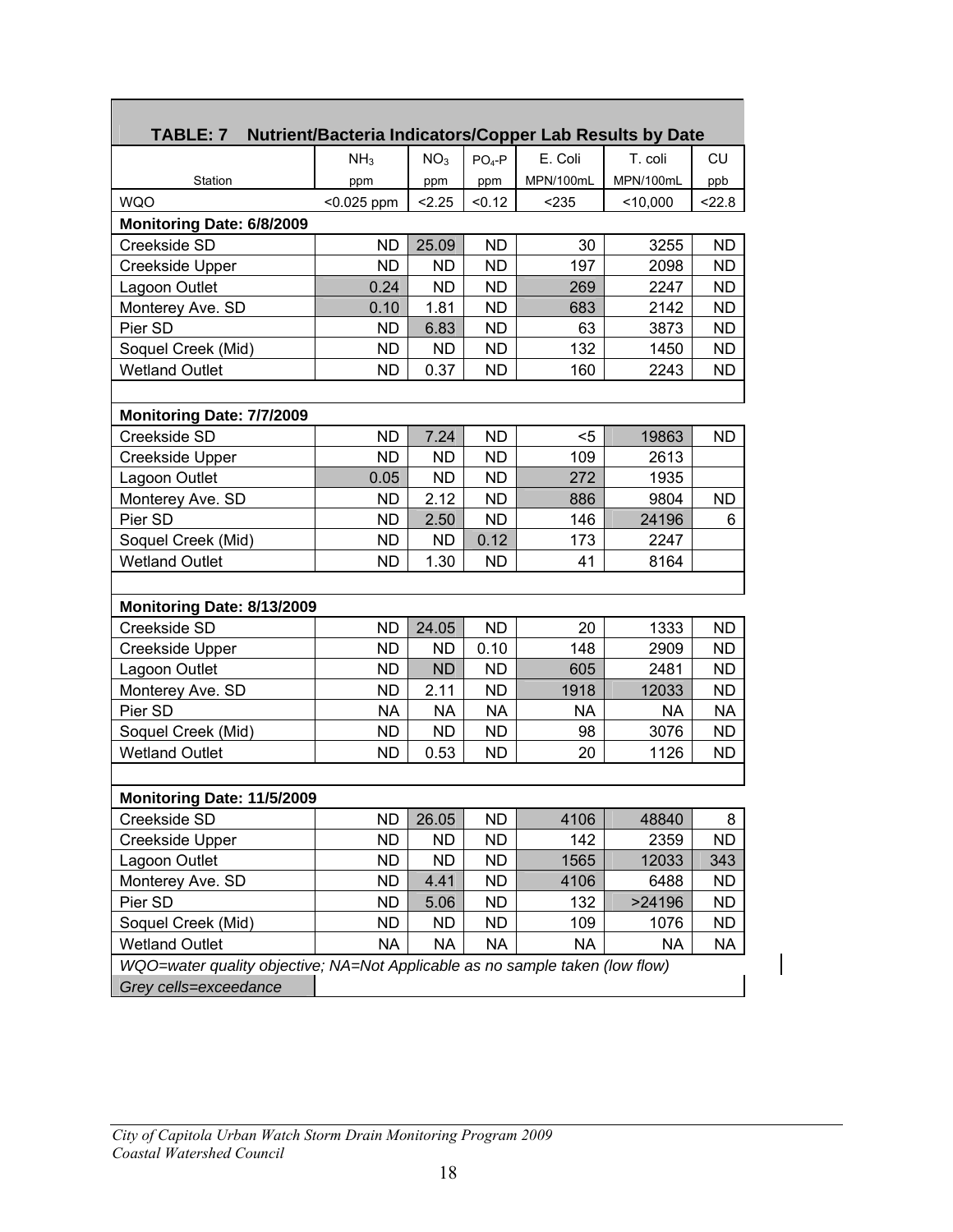| <b>TABLE 8</b>             |           |                 |                 |                 |           | Lab results for Monthly Bacteria, Nutrient and Copper by Station |           |
|----------------------------|-----------|-----------------|-----------------|-----------------|-----------|------------------------------------------------------------------|-----------|
|                            |           | NH <sub>3</sub> | NO <sub>3</sub> | $PO4-P$         | E. Coli   | <b>Total Coliform</b>                                            | Cu (ug/L) |
| <b>Station Name</b>        | Date      | ppm             | ppm             | ppm             | MPN/100mL | MPN/100mL                                                        | ppb       |
| <b>WQO</b>                 |           | < 0.025         | 2.25            | < 0.12          | < 235     | < 10,000                                                         | 22.8      |
| Creekside SD               | 6/8/2009  | <b>ND</b>       | 25.09           | <b>ND</b>       | 30        | 3255                                                             | <b>ND</b> |
| Creekside SD               | 7/7/2009  | <b>ND</b>       | 7.24            | <b>ND</b>       | $5$       | 19863                                                            | <b>ND</b> |
| Creekside SD               | 8/13/2009 | <b>ND</b>       | 24.05           | <b>ND</b>       | 20        | 1333                                                             | <b>ND</b> |
| Creekside SD               | 11/5/2009 | <b>ND</b>       | 26.05           | <b>ND</b>       | 4106      | 48840                                                            | 8         |
| Creekside Upper            | 6/8/2009  | <b>ND</b>       | <b>ND</b>       | <b>ND</b>       | 197       | 2098                                                             | <b>ND</b> |
| <b>Creekside Upper</b>     | 7/7/2009  | <b>ND</b>       | <b>ND</b>       | $\overline{ND}$ | 109       | 2613                                                             |           |
| <b>Creekside Upper</b>     | 8/13/2009 | <b>ND</b>       | <b>ND</b>       | 0.10            | 148       | 2909                                                             | <b>ND</b> |
| Creekside Upper            | 11/5/2009 | <b>ND</b>       | <b>ND</b>       | <b>ND</b>       | 142       | 2359                                                             | <b>ND</b> |
| Lagoon Outlet              | 6/8/2009  | 0.24            | <b>ND</b>       | <b>ND</b>       | 269       | 2247                                                             | <b>ND</b> |
| Lagoon Outlet              | 7/7/2009  | 0.05            | <b>ND</b>       | <b>ND</b>       | 272       | 1935                                                             |           |
| Lagoon Outlet              | 8/13/2009 | <b>ND</b>       | <b>ND</b>       | <b>ND</b>       | 605       | 2481                                                             | <b>ND</b> |
| Lagoon Outlet              | 11/5/2009 | <b>ND</b>       | <b>ND</b>       | <b>ND</b>       | 1565      | 12033                                                            | 343       |
| Monterey Ave. SD           | 6/8/2009  | 0.10            | 1.81            | <b>ND</b>       | 683       | 2142                                                             | <b>ND</b> |
| Monterey Ave. SD           | 7/7/2009  | <b>ND</b>       | 2.12            | <b>ND</b>       | 886       | 9804                                                             | <b>ND</b> |
| Monterey Ave. SD           | 8/13/2009 | <b>ND</b>       | 2.11            | <b>ND</b>       | 1918      | 12033                                                            | <b>ND</b> |
| Monterey Ave. SD           | 11/5/2009 | <b>ND</b>       | 4.41            | <b>ND</b>       | 4106      | 6488                                                             | <b>ND</b> |
| Pier SD                    | 6/8/2009  | <b>ND</b>       | 6.83            | <b>ND</b>       | 63        | 3873                                                             | <b>ND</b> |
| Pier SD                    | 7/7/2009  | <b>ND</b>       | 2.50            | <b>ND</b>       | 146       | 24196                                                            | 6         |
| Pier SD                    | 11/5/2009 | <b>ND</b>       | 5.06            | <b>ND</b>       | 132       | >24196                                                           | <b>ND</b> |
| Soquel Creek (Mid)         | 6/8/2009  | <b>ND</b>       | <b>ND</b>       | <b>ND</b>       | 132       | 1450                                                             | <b>ND</b> |
| Soquel Creek (Mid)         | 7/7/2009  | <b>ND</b>       | <b>ND</b>       | 0.12            | 173       | 2247                                                             |           |
| Soquel Creek (Mid)         | 8/13/2009 | <b>ND</b>       | <b>ND</b>       | <b>ND</b>       | 98        | 3076                                                             | <b>ND</b> |
| Soquel Creek (Mid)         | 11/5/2009 | <b>ND</b>       | <b>ND</b>       | <b>ND</b>       | 109       | 1076                                                             | <b>ND</b> |
| <b>Wetland Outlet</b>      | 6/8/2009  | <b>ND</b>       | 0.37            | <b>ND</b>       | 160       | 2243                                                             | <b>ND</b> |
| <b>Wetland Outlet</b>      | 7/7/2009  | <b>ND</b>       | 1.30            | <b>ND</b>       | 41        | 8164                                                             |           |
| <b>Wetland Outlet</b>      | 8/13/2009 | <b>ND</b>       | 0.53            | <b>ND</b>       | 20        | 1126                                                             | <b>ND</b> |
| <b>Total tests</b>         |           | 26              | 26              | 26              | 26        | 26                                                               | 22        |
| Minimum                    |           | <b>ND</b>       | <b>ND</b>       | <b>ND</b>       | $5$       | 1076                                                             | <b>ND</b> |
| Maximum                    |           | 0.24            | 26.05           | 0.12            | 4106      | 48840                                                            | 343       |
| Median                     |           | 0.02            | 0.45            | 0.00            | 147       | 2761                                                             | <b>ND</b> |
| Mean                       |           | 0.03            | 4.23            | 0.01            | 620       | 7849                                                             | 18        |
| <b>Total Exceedances</b>   |           | 3               | 8               | 1               | 9         | 6                                                                | 1         |
| <b>Percent Exceedances</b> |           | 12%             | 31%             | 4%              | 35%       | 23%                                                              | 5%        |
| Lab QA                     |           |                 |                 |                 |           |                                                                  |           |
| <b>Field Blanks</b>        |           |                 |                 |                 |           |                                                                  |           |
| <b>Field Blank</b>         | 6/8/2009  | <b>ND</b>       | <b>ND</b>       | <b>ND</b>       | $<$ 5     | $<$ 5                                                            |           |
| <b>Field Blank</b>         | 7/7/2009  | <b>ND</b>       | <b>ND</b>       | <b>ND</b>       | $5$       | $5$                                                              | <b>ND</b> |
| <b>Field Blank</b>         | 8/13/2009 | <b>ND</b>       | <b>ND</b>       | <b>ND</b>       | $5$       | $5$                                                              | <b>ND</b> |
| <b>Field Blank</b>         | 11/5/2009 | <b>ND</b>       | <b>ND</b>       | <b>ND</b>       | $5$       | $5$                                                              | <b>ND</b> |
| <b>Duplicates</b>          |           |                 |                 |                 |           |                                                                  |           |
| Dupe                       | 6/8/2009  | <b>ND</b>       | <b>ND</b>       | <b>ND</b>       | 169       | 169                                                              | <b>ND</b> |
| Dupe                       | 7/7/2009  | <b>ND</b>       | 1.50            | <b>ND</b>       | 733       | 17329                                                            | <b>ND</b> |
| Dupe                       | 8/13/2009 | <b>ND</b>       | 2.33            | <b>ND</b>       | 2143      | 9804                                                             | <b>ND</b> |
| Dupe                       | 11/5/2009 | 0.01            | 4.26            | <b>ND</b>       | 6488      | 12997                                                            | ND.       |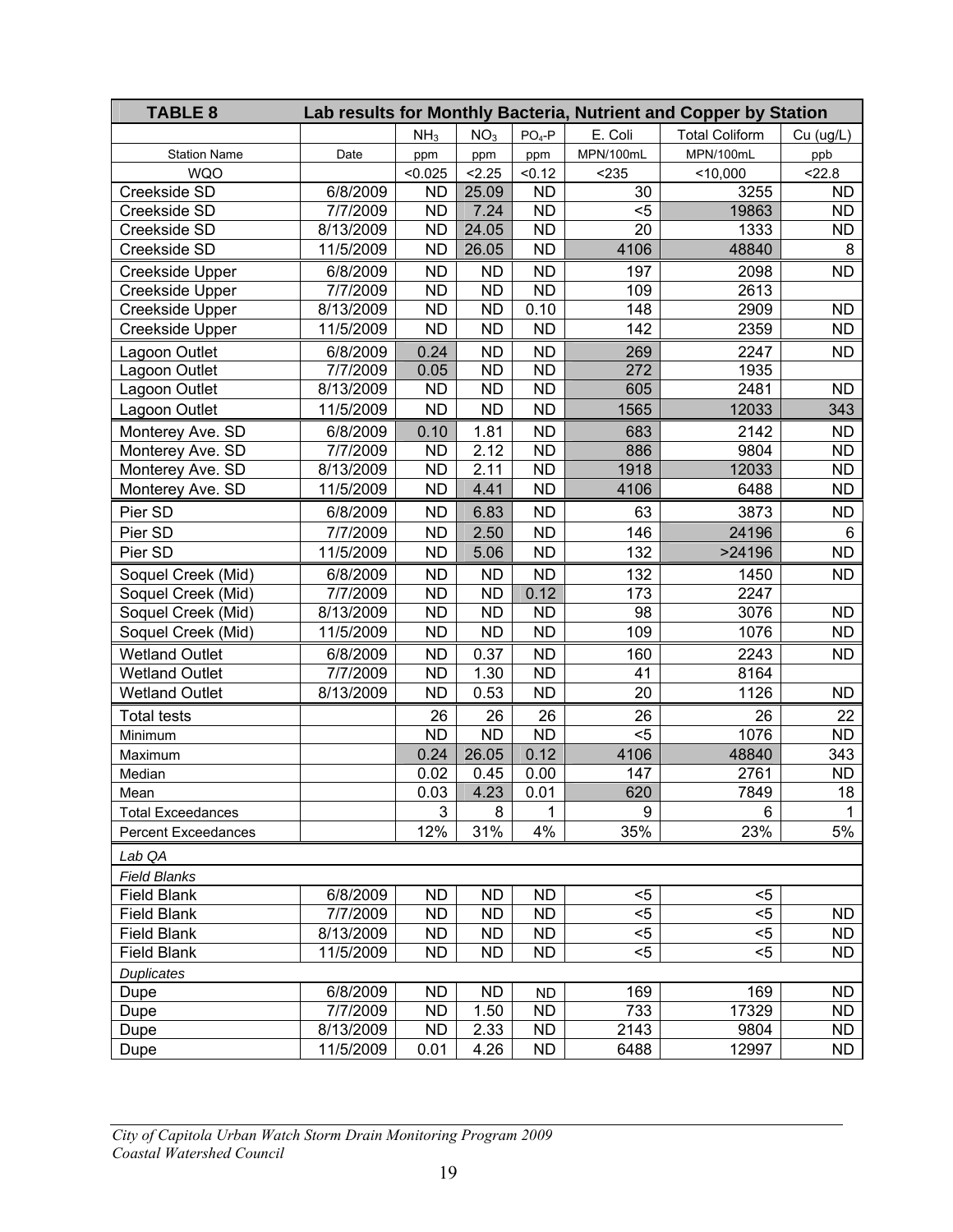#### *Table 8 & 9 Notes: ND=Below detection limit of test*

*Grey cell=Exceedance of WQO or Attention level* 

*Note: For calculations of mean and median values, Non-detect (ND) results are treated as 0.5 times the analytical reporting limit (RL).* 

|                     | <b>TABLE 9</b> | <b>Summary of Results for All Stations</b> |                      |           |           |           |
|---------------------|----------------|--------------------------------------------|----------------------|-----------|-----------|-----------|
|                     | Trash          | Sewage                                     | Oil<br>Scum<br>Sheen |           | Odor      | Color     |
| <b>Total tests</b>  | 117            | 117                                        | 117                  | 117       | 120       | 120       |
| Minimum             | F              | F                                          | F                    | F         | F         | Colorless |
| Maximum             | т              |                                            | т                    |           | т         | Lt. Grey  |
| Median              | N/A            | N/A                                        | N/A                  | N/A       | N/A       | N/A       |
| Mean                | N/A            | <b>NA</b>                                  | NA                   | <b>NA</b> | <b>NA</b> | NA        |
| Total Exceed.       | 39             | 12                                         | 27                   | 25        | 0         |           |
| $\%$<br>Exceedances | 33%            | 10%                                        | 23%                  | 21%       | $0\%$     | $0\%$     |

|                    | Air          | H <sub>2</sub> O  |           | Elec.  |           |            |             |
|--------------------|--------------|-------------------|-----------|--------|-----------|------------|-------------|
|                    | Temp         | Temp              | CI        | Cond.  | Det.      | DO         |             |
|                    | $^{\circ}$ C | °С                | ppm       | uS     | ppm       | mg/L       | pH          |
| WQO/Attn           |              |                   |           |        |           |            |             |
| Level:             | N/A          | $<$ 22 $^{\circ}$ | 2         | $2000$ | None      | $6.5 - 12$ | $7.0 - 8.5$ |
| <b>Total tests</b> | 114          | 120               | 115       | 119    | 78        | 64         | 120         |
| Minimum            | 11.5         | 8                 | <b>ND</b> | 304    | <b>ND</b> | 4.25       | 6.5         |
| Maximum            | 22           | 21.08             | 0.2       | 49360  | 0.3       | 12.83      | 8.3         |
| Median             | 16.3         | 16.0              | ND.       | 622    | 0.0       | 9.62       | 7.63        |
| Mean               | 16.2         | 16.0              | ND.       | 1486   | 0.0       | 9.42       | 7.41        |
| Total Exceed.      | <b>NA</b>    | 0                 | 0         | 4      | 1         | 5          | 21          |
| %                  |              |                   |           |        |           |            |             |
| Exceedances        | <b>NA</b>    | 0%                | 0%        | 3%     | <b>ND</b> | 8%         | 18%         |

|                    |                 |                 |        | E. Coli | Total<br>Col |        |
|--------------------|-----------------|-----------------|--------|---------|--------------|--------|
|                    |                 |                 | PO4-   |         |              |        |
|                    | NH <sub>3</sub> | NO <sub>3</sub> | P      | MPN/    | MPN/         | Сu     |
|                    | ppm             | ppm             | ppm    | 100mL   | 100mL        | ppb    |
| WQO/Attn           |                 |                 |        |         |              |        |
| Level:             | < 0.025         | 2.25            | < 0.12 | < 235   | $<$ 10,000   | < 22.8 |
| <b>Total tests</b> | 26              | 26              | 26     | 26      | 26           | 22     |
| Minimum            | <b>ND</b>       | <b>ND</b>       | ND.    | $<$ 5   | $<$ 5        | ND     |
| Maximum            | 0.24            | 26.05           | 0.12   | 6488    | 48840        | 343    |
| Median             | 0.02            | 0.45            | 0.00   | 147     | 2761         | 2      |
| Mean               | 0.03            | 4.23            | 0.01   | 620     | 7849         | 18.0   |
| Total Exceed.      | 3               | 8               | 1      | 9       | 6            |        |
| %                  |                 |                 |        |         |              |        |
| Exceedances        | 12%             | 31%             | 4%     | 35%     | 23%          | 5%     |

*\*All instances of oil sheen were determined to be of biological, not petrol-based, origin.*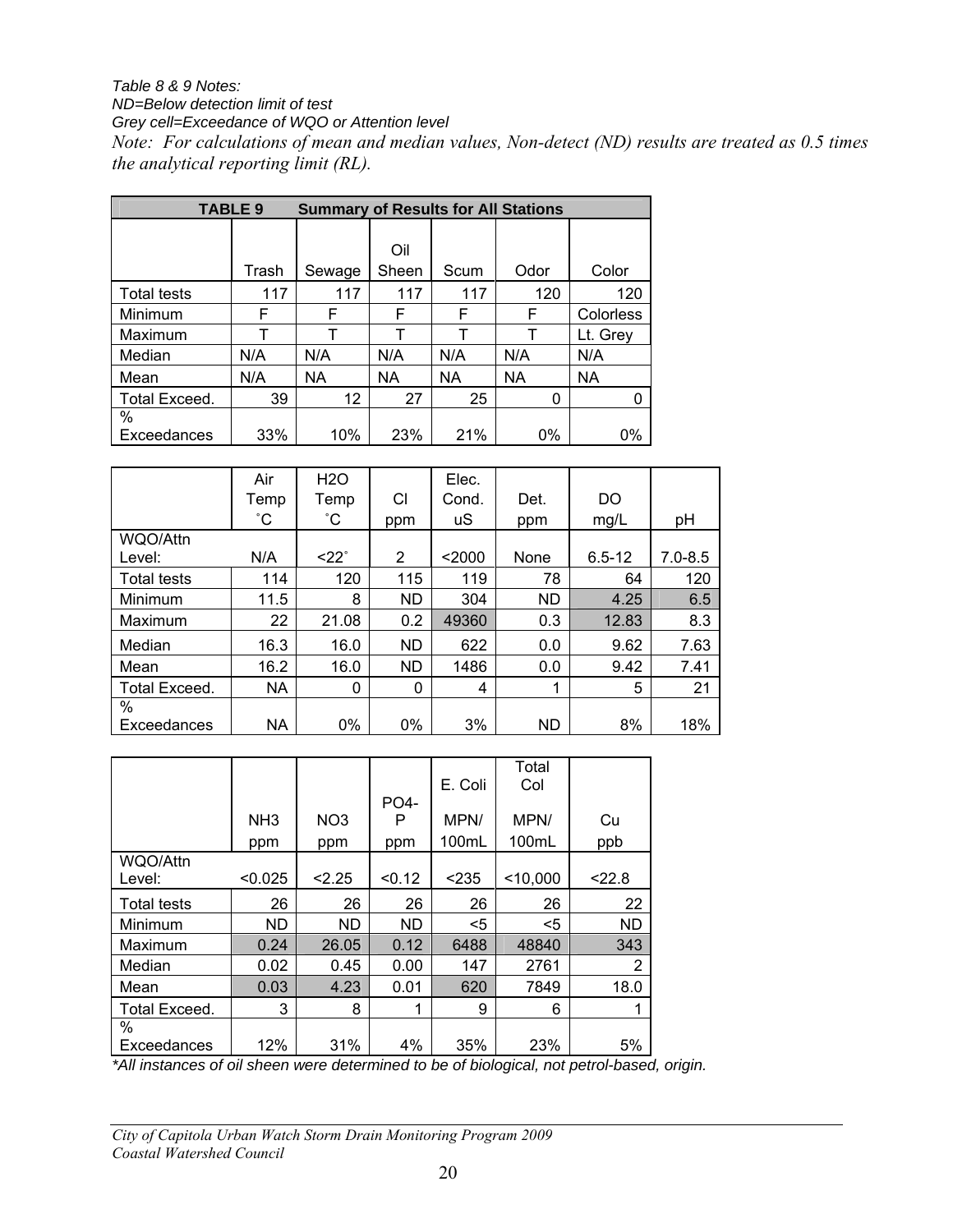## **IV. First Flush Event**

A separate report including discussion and analysis of results from all cities in the CWC 2008 First Flush Program will be made available to the public and sent to local area governments and agencies. The results of previous First Flush events are available by contacting Bridget Hoover, Coordinator of the Monterey Bay Sanctuary Citizen Watershed Monitoring Network at (831-883-9303). Reports can also be downloaded from the Internet at:

<http://www.mbnms.nos.noaa.gov/monitoringnetwork/events.html>. Table 10 below also summarizes the First Flush results for those sites in the City of Capitola.

| Table 10 Capitola First Flush 2009 |          |                   |                         |                                               |                  |                       |                          |                   |           |  |  |  |  |
|------------------------------------|----------|-------------------|-------------------------|-----------------------------------------------|------------------|-----------------------|--------------------------|-------------------|-----------|--|--|--|--|
|                                    | Flow     | Trash             | Sewage                  | Oil<br>Sheen                                  | Scum             | Water<br>Temp         | Elec.<br>Cond.           | pH                | Calcium   |  |  |  |  |
| <b>Units</b>                       | H/M/L    |                   |                         |                                               |                  | $\overline{\text{C}}$ | <b>uS</b>                | units             | mg/L      |  |  |  |  |
| WQO/Attn                           |          |                   |                         |                                               |                  |                       |                          | $7.0 -$           |           |  |  |  |  |
| Level:                             | N/A      | N/A               | N/A                     | N/A                                           | N/A              | $22^\circ$            | $2000$                   | 8.5               |           |  |  |  |  |
| Auto Plaza                         | High     | $\overline{N}$    | N                       | N                                             | $\overline{Y}$   | 14.8                  | 40                       | $\overline{7.17}$ | 3.0       |  |  |  |  |
| Capitola                           |          |                   |                         |                                               |                  |                       |                          |                   |           |  |  |  |  |
| Center                             | High     | $\mathsf{N}$      | ${\sf N}$               | N                                             | Y                | 15.0                  | 48                       |                   | 2.7       |  |  |  |  |
| Monterey Ave.<br><b>SD</b>         |          |                   |                         |                                               |                  | 11.5                  | 169                      |                   | 13.6      |  |  |  |  |
| Pier SD                            | Moderate | $\overline{Y}$    | $\mathsf{N}$            | N                                             | $\mathsf{N}$     | 13.9                  | 130                      |                   | 6.8       |  |  |  |  |
| Lagoon Outlet                      | High     | $\overline{N}$    | $\overline{\mathsf{N}}$ | N                                             | $\overline{Y}$   | 14.9                  | 607                      | 7.7               |           |  |  |  |  |
| Creekside<br>Upper                 |          |                   |                         |                                               |                  | 14.1                  | 351                      | 8.21              | 50.0      |  |  |  |  |
| Soquel Creek<br>(Mid)              | High     | $\mathsf{N}$      | $\mathsf{N}$            | N                                             |                  | 14.41                 | 205                      | 7.89              | 22.0      |  |  |  |  |
|                                    |          |                   |                         |                                               |                  |                       |                          |                   |           |  |  |  |  |
|                                    | E. coli  | Total<br>Coliform | Enterococci             | <b>Hardness</b><br>(as<br>CaCO <sub>3</sub> ) | Mg               | NO <sub>3</sub>       | $O -$<br>Phosphate-<br>P | <b>TSS</b>        | Urea-N    |  |  |  |  |
| Units                              | #/100ml  | #/100ml           | MPN/100mL               | mg/L                                          | mg/L             | mg/L                  | mg/L                     | mg/L              | ug/L      |  |  |  |  |
| WQO/Attn<br>Level:                 | < 235    | $<$ 10,000        |                         |                                               |                  | 2.25                  | < 0.12                   |                   |           |  |  |  |  |
| Auto Plaza                         | 16027    | 113035            | 20640                   | 8.0                                           | 0.5              | 0.7                   | 0.18                     | 83                | 99        |  |  |  |  |
| Capitola<br>Center                 | 7973     | 48392             | 2765                    | 7.0                                           | 0.5              | 0.9                   | 0.17                     | 65                | 28        |  |  |  |  |
| Monterey Ave.<br><b>SD</b>         | 68602    | 241960            | 72198                   | 52.7                                          | 4.6              | 2.5                   | 0.14                     | 629               | 94        |  |  |  |  |
| Pier SD                            |          |                   |                         |                                               |                  |                       |                          |                   |           |  |  |  |  |
|                                    | 8431     | 55883             | 8506                    | 26.7                                          | $\overline{2.4}$ | 1.4                   | 0.15                     | 128               | 123       |  |  |  |  |
| Lagoon Outlet                      |          |                   |                         |                                               |                  |                       |                          |                   |           |  |  |  |  |
| Creekside<br>Upper                 | 7894     | 68667             | 1849                    | 191.0                                         | 16.0             | 1.1                   | 0.20                     | 123               | <b>NA</b> |  |  |  |  |
| Soquel Creek<br>(Mid)              | 5510     | 48392             | 822                     | 85.0                                          | 7.2              | 1.2                   | 0.20                     | 43                | <b>NA</b> |  |  |  |  |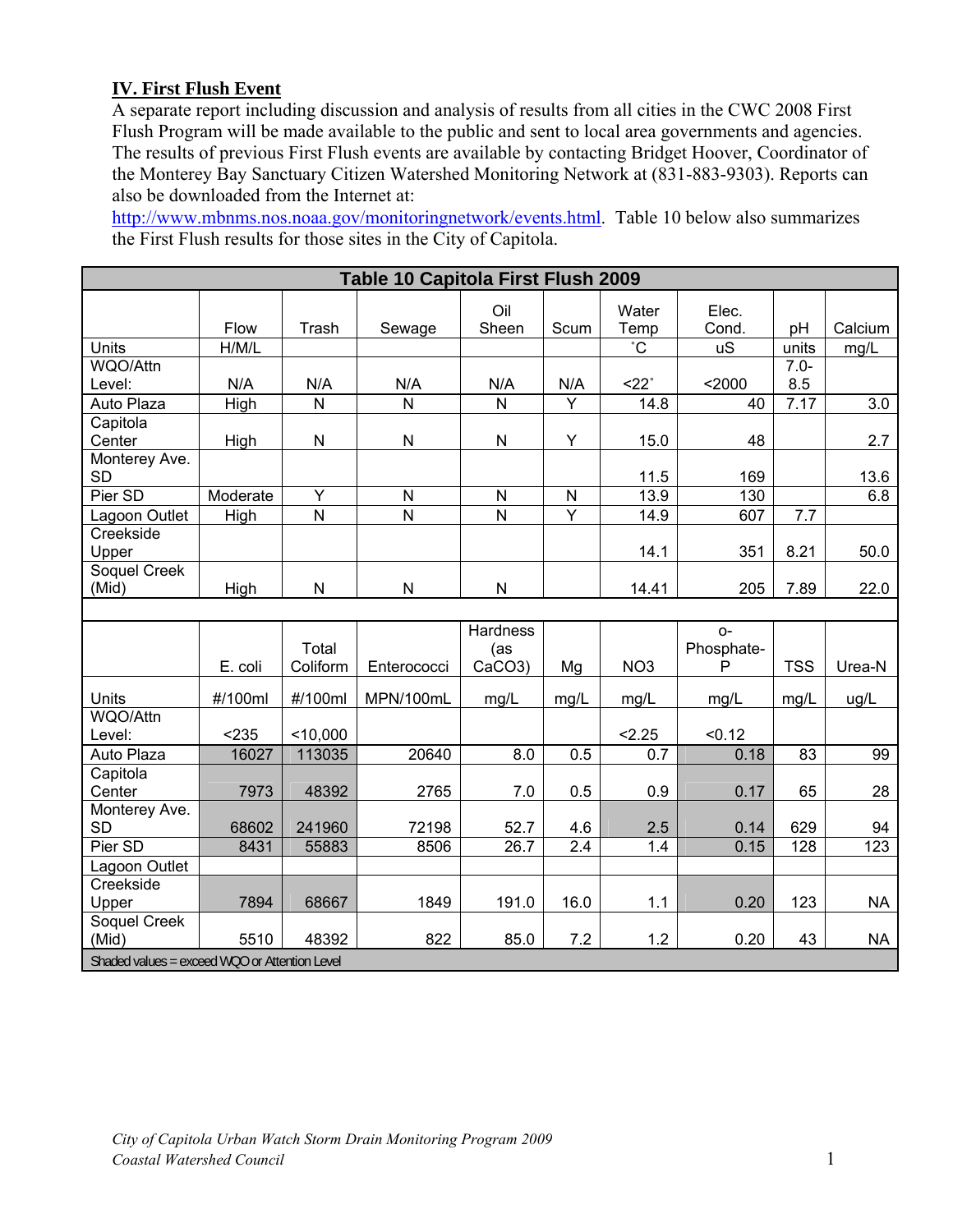## **URBAN WATCH DISCUSSION**

The 2009 Urban Watch season for the City of Capitola had a total of 19 dates on which teams visited stations, totaling 125 individual station visits. This was an increase from the 102 station visits during 2008, and the same as the 125 station visits during 2007. Monitoring site availability, lack of flow and an occasional equipment problem resulted in some parameters not being monitored at every station on every visit. The following section summarizes the results, grouped by parameter and then by station.

## *Discharge at Monitoring Stations*

Of the six stations visited from June through November 2009, three exhibited enough flow to measure water quality conditions throughout the entire course of the program. Flow was detected at the Creekside Upper, Monterey Avenue SD and Soquel Creek-Mid sites during every station visit, as the streams stations carry perennial base flows and the storm drains derive flow from groundwater or unknown surface sources. The Creekside SD station exhibited flow 12 of 17 times from June through November; the Lagoon Outlet exhibited flow 12 of 15 times; the Pier SD: 7 out of 15 times and the Wetland Outlet: 2 out of 2 times. Of the 125 station visits, there were a total of 75 in which measurable flow was produced for field measurements. In 2008, 88 of the 102 station visits found measurable flow.

## *Parameter Detections*

The WQOs used in this report apply to the surface waters that the urban runoff discharges flow into– not the urban runoff discharges themselves. The following comparisons to WQOs are provided for general information only, and exceedances do not indicate regulatory non-compliance for any specific storm drain discharge.

- **Air temperature** has no WQO; **Water temperature** never exceeded the attention level of 22°C.
- **Chlorine** was detected in only 1 of 116 measurements, at Creekside Upper on 11/23/2009.
- **Detergent surfactants** were detected only once in 79 measurements; 0.3 ppm at the Pier SD station on 8/8/2009. There is no official WQO for detergents. This is a percentage of 1.3% of all samples testing positive, compared with 46% of samples in 2008 and 41% in 2007. This year, detergent measurements were below the detection limit (0.1 ppm) in 78 out of 79 tests.
- **Dissolved Oxygen,** measured at the stream sites but not at the storm drain sites, was found to be below the WQO in 8% of measurements (5 out of 64). The Wetland Outlet accounted for all five of those measurements. Since all samples were taken in the daylight it is possible that nighttime levels may have been lower.
- Field measurements of **pH** were outside of the CRWQCB Basin Plan WQO (7.0 8.5) in 18% of samples (21 of 120), with all exceedances below the WQO range. 20 of these 21 measurements where pH measurements fell below 7.0, the lower WQO limit, were at stormdrain sites. This indicates relatively good pH in Soquel Creek waters. The average pH for all samples was 7.41, with a minimum of 6.5 and a maximum of 8.3.
- From the **qualitative observations** made in the field, no distinct **odor**, or intense **color** was detected during any station visit. Other visual observations include the following: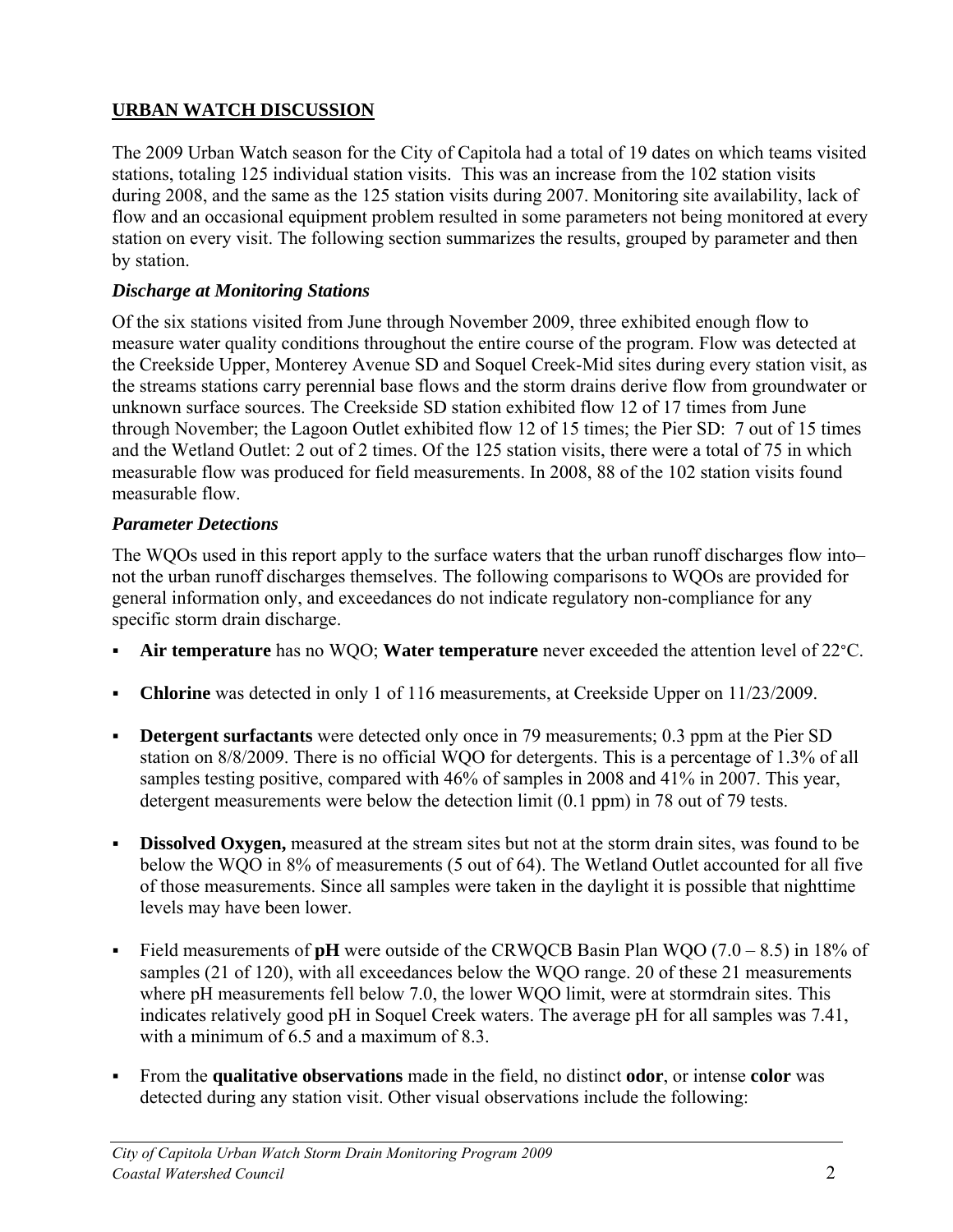- o **Oil sheen** was recorded in 23% of visits (27 of 117). Creekside Upper and Monterey Ave SD had the most regular occurrences of oil sheen observed. These may be from natural bacterial breakdown of organic matter as opposed to an anthropogenic source. In 2008, oil sheen was observed on 15% of visits.
- o **Sewage,** either observed by sight or smell, was recorded in 12% of visits (12 of 117). Six occurrences were at Monterey Ave SD, and three each at Pier SD and Soquel Creek-Mid. One of several possible sources of sewage is the presence of birds often noted at stations, both in and over the water.
- o Volunteers reported findings of **surface scum** at 21% (25 of 117) of station visits. Most, however, were associated with areas of high algae, as field teams observed an orange residue typical of a common iron-oxidizing bacteria/fungus, which forms an oily or foamy rust- colored area at the water's margin. 10 of the 25 positive surface scum observations were at the Lagoon Outlet.
- o **Trash** was observed at all of the monitoring stations except Creekside SD. In total 33% of station visits (39 of 117) had positive trash observations. In 2008 that figure was 55%, which was about double the 2007 figure. Observed trash consisted mostly of food wrappers, paper and plastic packaging, drink containers, yard clippings, and cigarette butts. The Pier SD and Lagoon Outlet stations exhibited the highest frequency of trash.

Laboratory samples were collected on four different dates: 6/8, 7/7, 8/13 and 11/5/2009. Nitrate, phosphate, *E. Coli* and total coliform had 26 samples each; Copper was sampled 22 times:

- Results for analysis of **total coliform** bacteria ranged from <5 (non-detectable) to 48840 MPN/100mL, with an average of 7849 MPN/100mL. It is noteworthy that the median of the analyses was 2761. With small data sets such as this (i.e., a total of 26 tests), the median is a much better indicator than the average value, as extremely large or small values bias the average. 23% of the samples (6 of 26) exceeded the 10,000 MPN/mL WQO and five of those six were at storm drain stations; as the sixth was a Lagoon Outlet sample, none were directly from Soquel Creek.
- Lab results for *E. coli* bacteria ranged from  $\leq$  (non-detectable) to 6488 MPN/100ml, with an average of 620 and a median of 147 MPN/100mL. 35% (9 of 26) samples exceeded the WQO of 235 MPN/100mL. As with total coliform, of the samples exceeding the WQO, none came directly from Soquel Creek. By comparison, in 2008, 35% (7 of 20) of samples exceeded the WQO, with a maximum of 2481, a minimum of  $\leq 5$ , and an average of 419 MPN/100mL. In 2007, 57% of samples were in exceedance of the WQO, which at that time was 400MPN/100mL.
- **Ammonia (NH3)** results showed 12% of samples (3 of 26) in exceedance of the 0.025 ppm NH3 WQO. The Lagoon Outlet accounted for two of these samples, with one as high as 0.24 ppm NH3; Monterey Ave SD was the third. In 2008, 25% of all samples exceeded the WQO.
- **Nitrate (NO<sub>3</sub>)** results exceeded the WQO of 2.25 ppm  $NO_3$  in 31% of samples (8 of 26). The average level was 4.23 ppm  $NO<sub>3</sub>$  but the median value was  $0.45 \text{ NO}<sub>3</sub>$  ppm. The high average was inflated due to extremely high results at the Creekside SD station, where three of the four samples exceeded 24  $NO_3$  ppm, more than 100 times the WQO. In 2008, 25% (3 of 12) samples exceeded the WQO, and again all of the high values came from Creekside SD. However, 2009 levels at Creekside were much higher than in 2008, where levels were more in the range of 4 to 6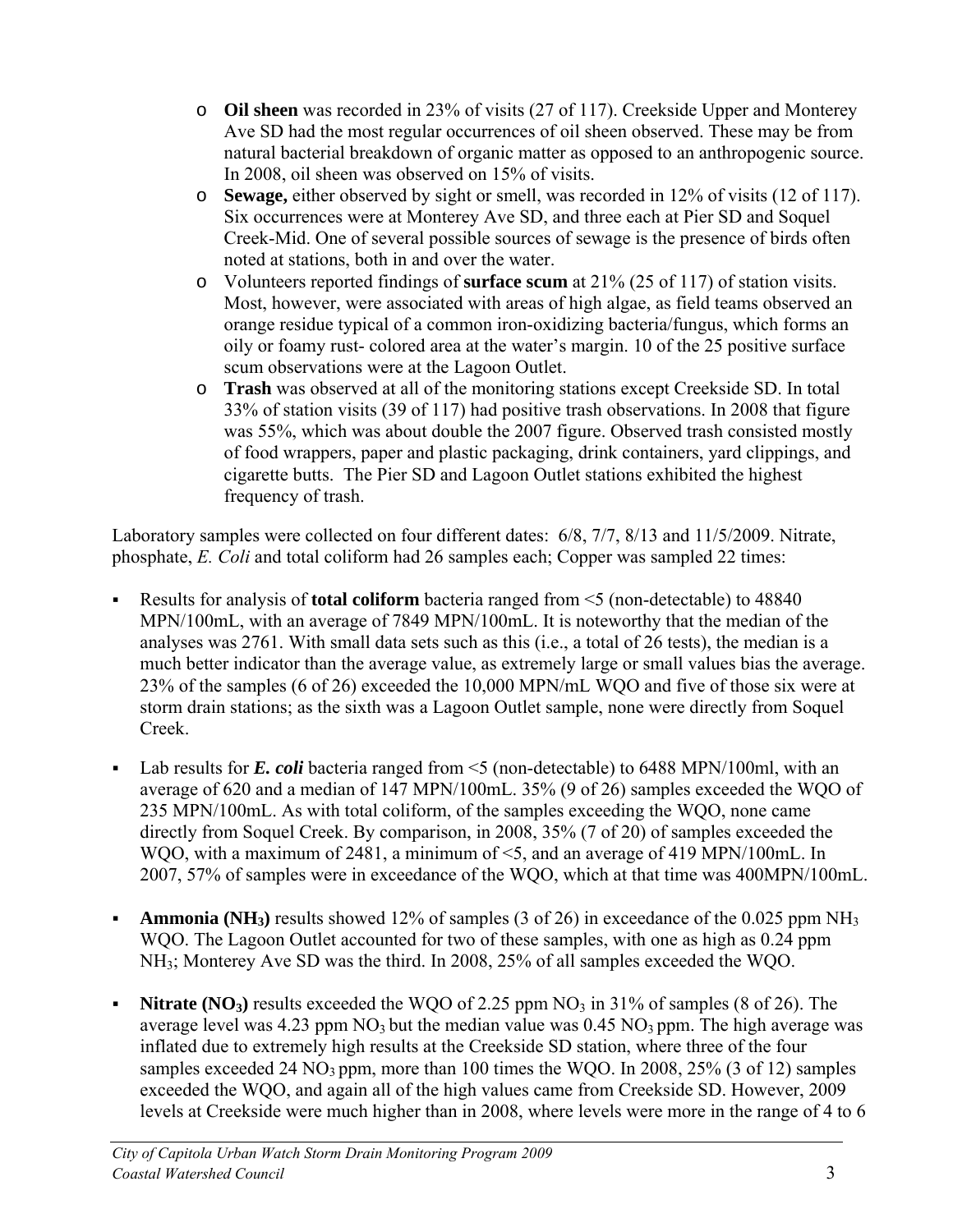ppm  $NO<sub>3</sub>$ . Averages in past years were 2.85 ppm  $NO<sub>3</sub>$  in 2007 and 3.44 ppm  $NO<sub>3</sub>$  in 2006.

- **Orthophosphate** results showed only two detectable levels. Of those two, only one exceeded the WQO of 0.12 ppm  $PO_4$ -P, for a 4% exceedance (1 of 26). That lone sample was taken from the Soquel Creek-Mid site, on 7/7/2009. This is consistent with results from 2006, 2007 and 2008, with each year having 2, 0, 1 samples above the WQO, respectively.
- Out of 22 **copper** samples, only three measured above the non-detect level, and only one sample was found to be in excess of the WQO of 22.8 ppm Cu: the Lagoon Outlet station measured 343 ppm Cu on 11/5/2009. In 2008, 50% of samples (10 of 20) showed detections of copper.

## *Station Summaries*

- **Creekside SD:** Exceedances include elevated levels of nitrate on each of the four sample dates, and elevated levels of bacteria indicators. Other notable results include low pH and the occasional presence of surface scum. In 2008, 3 of 4 nitrate samples from this station exceeded the WQO, but 2 of the 4 ammonia tests also exceeded the WQO. In 2009, zero of four ammonia samples from this station exceeded the WQO.
- **Creekside Upper:** No lab samples for this station exceeded the applicable WQOs for each constituent. Of field parameters measured and observed, only trash (19% of field visits) and surface scum (13% of field visits) were noted.
- Lagoon Outlet: Electrical conductivity exceeded the WQO for 18% of measurements (3 of 17), and trash was observed 65% of the time, and surface scum 59% of the time. Ammonia levels exceeded the WQO for two of four samples. Total coliform exceeded the WQO for one of four samples, and notably, all four *E. Coli* samples exceeded the WQO.
- **Monterey Ave:** The most notable field parameter for this station was that pH measurements were below the WQO 61% of the time (11 of 18 measurements). Trash (17%), sewage (33%), oil (72%) and surface scum (33%) were also observed with regular frequency. Nitrate exceeded the WQO for one of four samples, and for one of four total coliform samples, and for all four *E. Coli*  samples.
- **Pier SD:** For field parameters at this station, detergent exceeded the WQO on one of sixteen measurements (6%), pH was below the WQO range in five of sixteen measurements (31%), and regular observations of trash (88%), sewage (19%) and surface scum (13%) were noted. Nitrate levels exceeded the WQO in all three samples, and in two of three total coliform samples.
- **Soquel Creek Mid:** Field observations included trash (29%), sewage (18%), oil sheen (18%) and surface scum (6%). Phosphates were the only lab constituent measured above the WQO  $(0.12$  ppm PO<sub>4</sub>-P on  $7/7/2009$ ).
- **Wetland Outlet:** Field parameters observed at this station include: trash (20%), oil sheen (7%) and surface scum (13%). No lab analytes exceeded the WQOs.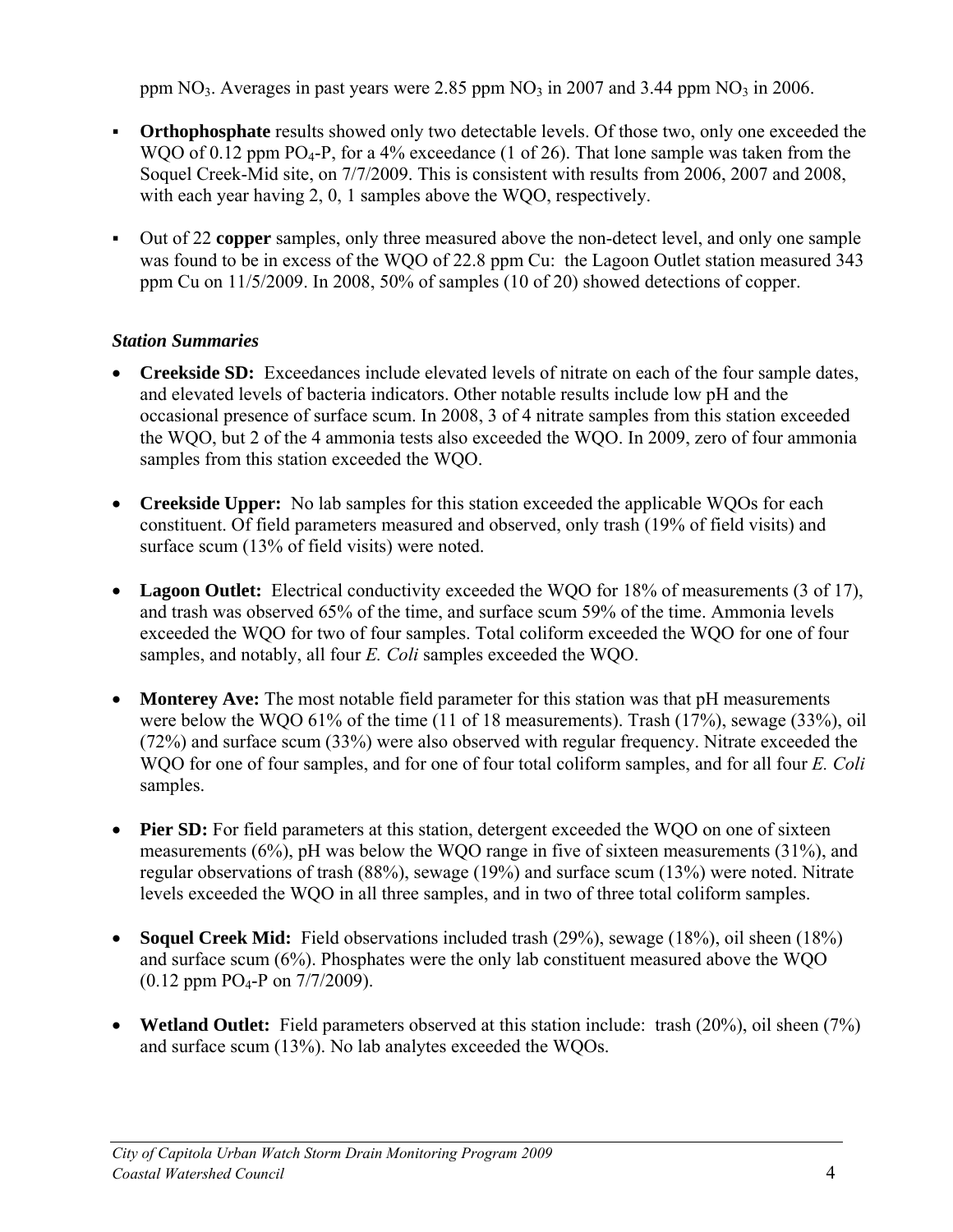## **CONCLUSIONS AND RECOMMENDATIONS**

The 2009 Capitola Urban Watch program generated the data in this report, which is a useful addition to the historical values developed over the years, and mobilized, educated and engaged key volunteers from the community. Volunteer teams learned about non-point source pollution and generated key data in accordance with scientific protocols. This partnership of scientific exploration and community engagement is a partnership that bodes well for the City's efforts to reduce the impacts of urban runoff and improve overall water quality.

Key concerns based on lab results include elevated levels of nitrate, regularly found at Creekside SD and Pier SD; high levels of *E. Coli* consistently found at the Lagoon Outlet and Monterey Avenue SD sites; and elevated total coliform levels regularly measured at *all* storm drain sites. When looking at WQOs it is important to remember that they apply to the receiving waters, rather than the discharge itself. For example, a storm drain outfall which discharges into a creek might have elevated levels of any given constituent, but once that discharge enters the receiving waters (i.e., the creek or river) it is likely diluted, provided the creek water has lower levels of that constituent. This comment is offered as a reminder, but not as a negation of the alarm of elevated levels of contaminants, as stated.

Field parameters exceeding WQOs include electrical conductivity, but only at the Lagoon Outlet station. This is likely due to the introduction of seawater at the sampling station, as the salinity elevates conductivity measurements. Water temperature, chlorine and detergents were rarely or never recorded above WQOs. Occasionally, pH levels are lower than the WQO range (7.0 to 8.5), but most values were near the lower end of that range, and no levels were below 6.5. Trash continued to be a regular observation by field teams, noticed 33% of the time, and 88% at the Pier SD station. Oil sheen was observed 23% of the time, mostly at Creekside Upper and Monterey Avenue SD stations. Surface scum was observed at all stations (21% of total visits), and most regularly at the Lagoon Outlet station (59%). Odor and color were always within ideal ranges.

Where water quality parameters are within stated WQOs, it is likely the partial result of the City's education, outreach and other efforts toward reducing and eliminating non-point source pollution. In the cases where WQOs are exceeded, the City's efforts are likely preventing even higher levels of pollution at these stations and other areas. A particular challenge is educating visitors to the village, as opportunities for shaping behavior are limited. As in the past, the City is encouraged to focus on visible signage with educational messages and instructions, and strategic placement of waste bins for these audiences.

For residents of Capitola, the City has more opportunities for changing behavior, including the outreach and education efforts the City and CWC have partnered on. Volunteer water quality monitoring programs, such Urban Watch, First Flush and Snapshot Day, produce valuable data and engage members of the community who take an active interest in water quality. CWC utilizes our on-line CWC Data Portal to publish these results, extending the reach beyond those volunteers who collected samples and recorded field measurements. The Google Earth-based mapping database is designed to engage the community and make data easy and fun to access. CWC also has an on-line Stewardship Toolkit, also a map-based platform, that allows users to find specific examples of measures they can take around their home or business to reduce storm water quantity and improve storm water quality. In an effort to create a fun and engaging on-line community, CWC is encouraging users to post stories and photos of what they are doing to make a difference. The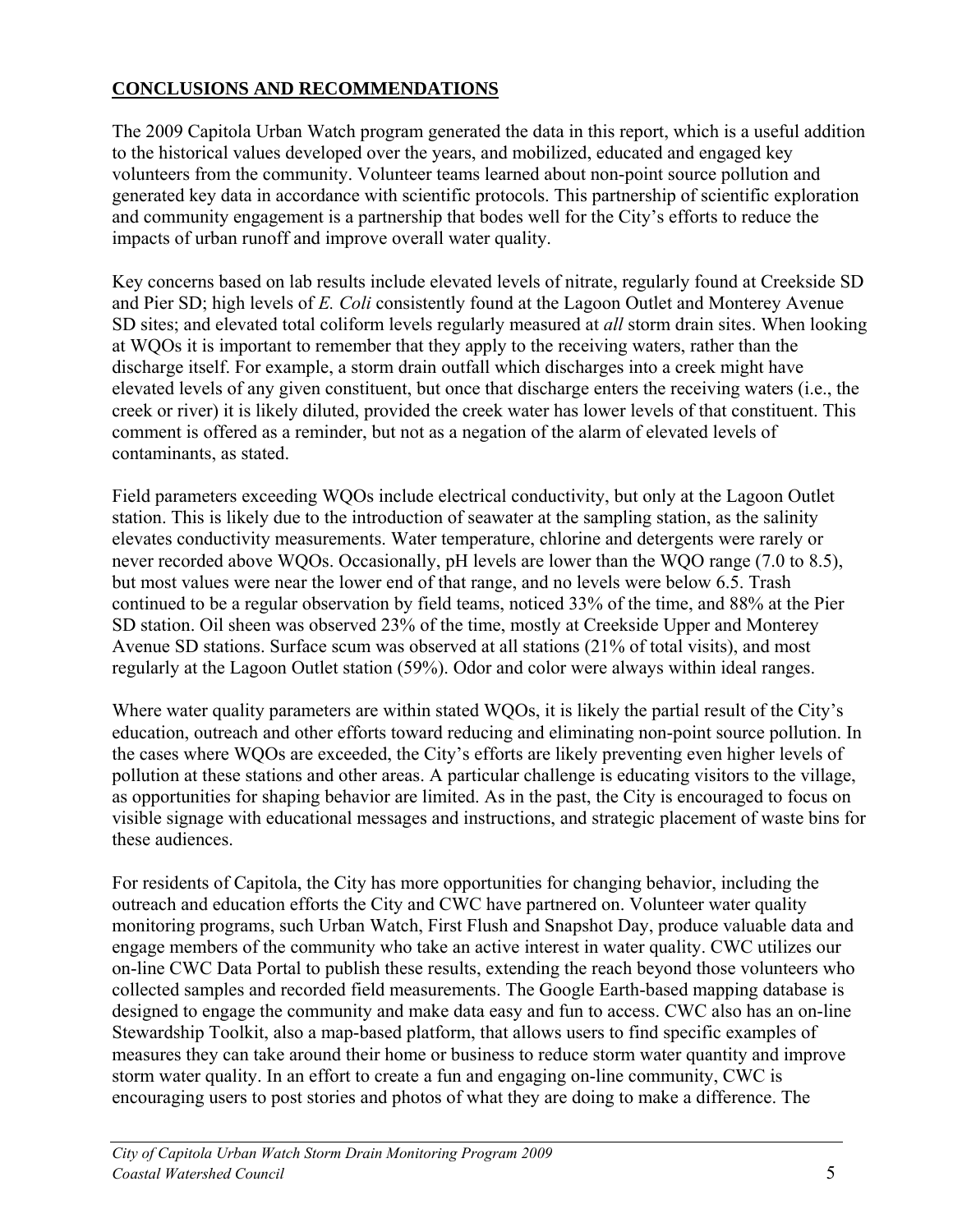Stewardship Toolkit fits neatly within CWC's three focus areas of education, monitoring and stewardship, and offers an opportunity for citizens to focus on the positive and really learn about answers their question: "what can I do?"

CWC will continue to partner with the City, into the summer months of 2010, in water quality monitoring to study the effectiveness of the constructed wetlands near the lagoon on Soquel Creek. This is yet another opportunity to engage members of the public and CWC staff look forward to the closure of the lagoon in early summer to resume monitoring. CWC has also been hosting, with cooperation from the City of Capitola, a series of free environmental films. We intend to continue this monthly series, and hope to include mini-lectures in the coming months, to share results from monitoring programs, and efforts by CWC and its partners to protect and preserve coastal watersheds.

Key recommendations include: 1) continue water quality monitoring at the selected stations, as monitoring results demonstrate the need for continued public outreach for urban runoff control within the city limits as well as in nearby areas; 2) continue outreach programs targeting local populations and visitors to the City, such as strategic signage in the City limits, environmental film and lecture series, efficient utilization of social media networks and new media (e.g., CWC Stewardship Toolkit), implementation of school-based stormwater education programs, and expansion of the public's participation in existing monitoring programs; (3) collaborate with the County of Santa Cruz and cities in the region to collectively fund monitoring and education efforts related to NPDES permit requirements, achieving efficiency in funding and sharing of success stories and challenges. CWC welcomes the opportunity to work with the City on pursuing these recommendations, as our unique local knowledge and science focus enable for a collaborative partnership, as shown during Urban Watch and other programs.

Soquel Creek is a key natural asset to the community, and to the larger region. The City of Capitola is acknowledged for its leadership and efforts in striving to not just reduce, but eliminate non-point source pollution in the creek. The approach of partnering with other organizations and engaging the community is an excellent example for other communities to follow. Benefits of the Urban Watch program include improved water quality, improved habitat for aquatic and marine life, fewer instances of beach closures and incidences of nuisance from pollution, less litter and a more inviting setting, a more educated and active citizenry, scientific data for decision-making, greater visibility for the City's non-point source pollution efforts, and preservation of a critical watershed that sustains the local and regional economy and quality of life. CWC wishes to share a sincere thanks to City of Capitola staff and leadership for the opportunity to partner in the 2009 Urban Watch program, and we hope to build upon this close relationship far into the future.